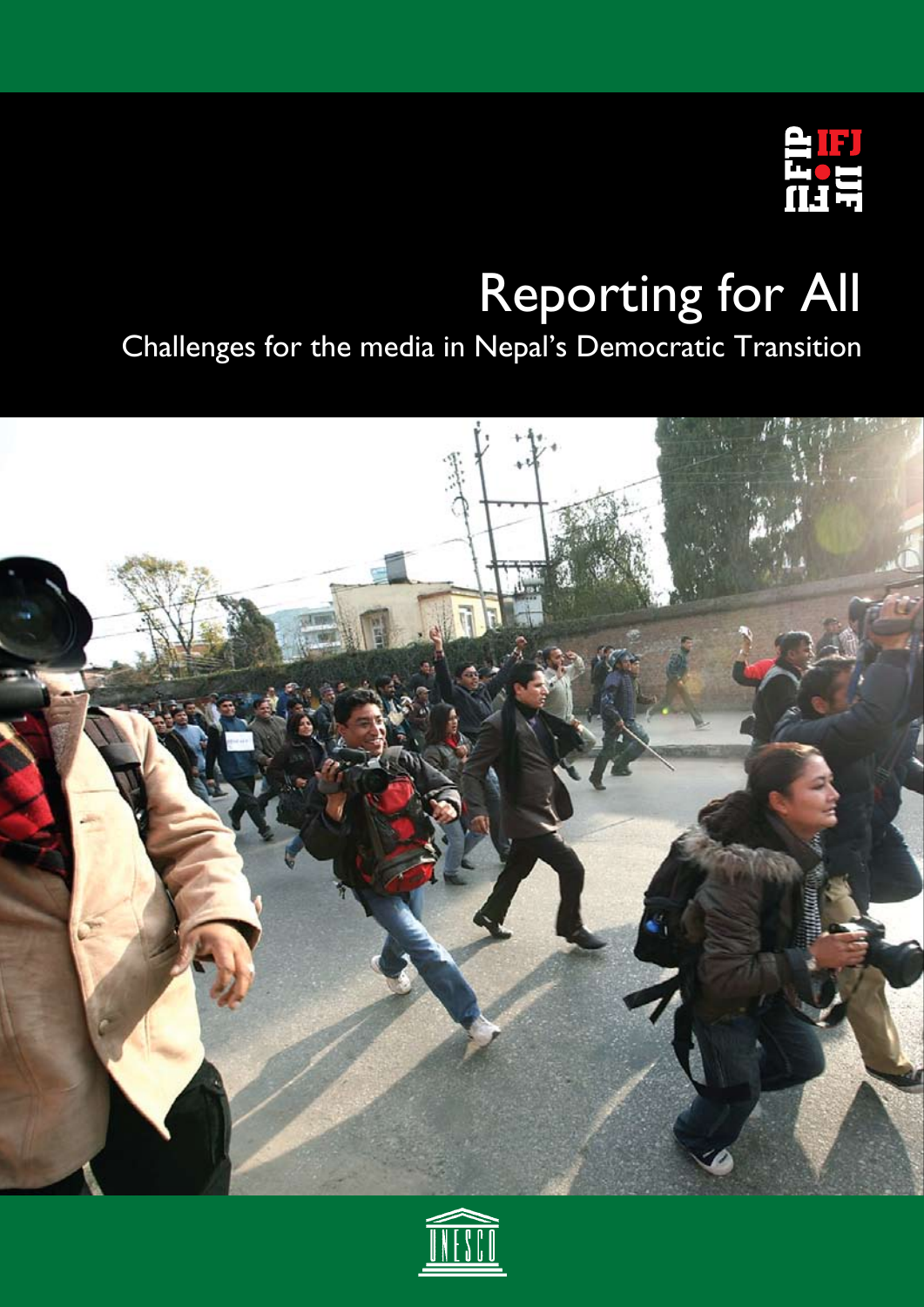

### **CONTENTS**

| <b>Background</b>                                  | 1  |  |  |
|----------------------------------------------------|----|--|--|
| Profile of the media and state of journalism       | 2  |  |  |
| Key political issues in Nepal's transition         | 4  |  |  |
| <b>Monitoring five of Nepal's newspapers: 2009</b> | 9  |  |  |
| Background                                         |    |  |  |
| Methodology                                        |    |  |  |
| Sources                                            |    |  |  |
| Newspapers analysed                                |    |  |  |
| Conclusions                                        |    |  |  |
| <b>Newspaper monitoring: 2010</b>                  | 13 |  |  |
| Murder of radio operators creates insecurity       | 13 |  |  |
| Focus group survey of journalists                  |    |  |  |
| Imperatives of a code of practice                  | 16 |  |  |

This document has been produced by the International Federation of Journalists (IFJ) for the Federation of Nepali Journalists (FNJ) and other partners and affiliates in Nepal.



#### **Reporting for All: Challenges for the media in Nepal's Democratic Transition**

**Concept, Research and Writing:** Sukumar Muralidharan, Prakriti Mishra, Suraj Bhattarai **Editorial and administrative back-up:** Deborah Muir, Claire O'Rourke, Cameron Durnsford

| Special thanks to:                    |
|---------------------------------------|
| Govinda Acharya                       |
| Krishna Adhikari                      |
| Shiy Hari Bhattarai                   |
| Yubaraj Bidrohi                       |
| Shiva Dotel                           |
| Jhalak Gaire                          |
| Pannalal Gupta                        |
| Dharmendra Jha                        |
| Poshan KC                             |
| Chandradeo Kamti                      |
| Narayan Khadka                        |
| Tirtha Koirala                        |
| Atul Mishra                           |
| Rajendra Nath                         |
| Kiran Nepal                           |
| Bishnu Sharma                         |
| Nagendra Upadhyaya                    |
| All participants in the FNJ workshops |

**Designed and printed by**: Impulsive Creations, Delhi



Cover photo: With all the threats and challenges they face, Nepal's journalists are quick to every breaking news site (Photo: Kiran Panday)

Published by the International Federation of Journalists (IFJ) Asia-Pacific. No part of this publication may be reproduced in any form without the written permission of the publisher. The contents of this book are copyrighted and the rights to use contributions rest with the author.

All activities going into this document were carried out with UNESCO support. The views and contents expressed herein are those of the IFJ and can therefore in no way be taken to reflect the official opinion of UNESCO.

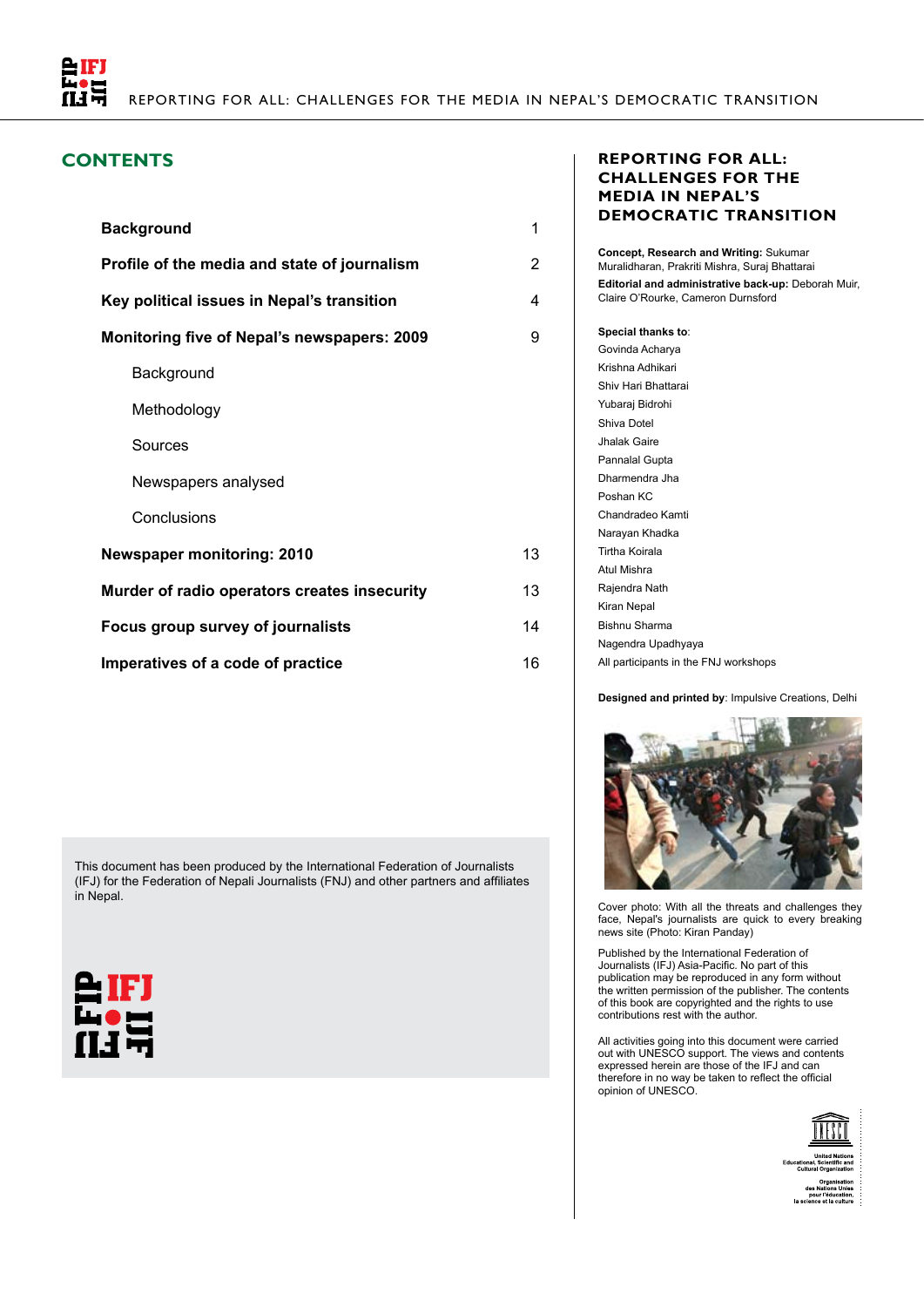

## **Background**

After 10 years of civil conflict, the peace agreed with the Maoist insurgency movement in 2006 was followed by the institution in 2008 of a Constituent Assembly (CA) to oversee Nepal's political transition. The ceasefire of 2006 and the aftermath of the 2008 elections, were seen by the country's journalists as an opportune moment to put in place a legal framework equipped to promote the healthy growth of the media, on firm foundations of the public interest and the right to free speech. Nepal's journalists and their organisations played a central role in resisting the repression that was unleashed during the years of royal absolutism and turning back the tide, creating a popular movement for the restoration of democracy. Since the ceasefire, the journalists' community has secured legally protected rights to freedom of speech and freedom of association. Journalists moreover, were key participants in lobbying for and successfully securing the passage of a right to information law.

There have been worries since, that the momentum for positive change is being lost. Nepal's journalists and their organisations have in the circumstances, been consolidating their unity and solidarity as a means of defending a free media and seeking to develop and entrench a media culture that serves peace, reconciliation and the public good.

However, journalists in Nepal still face enormous challenges, not the least of them being security. Though formally ended, the Maoist insurgency has, in certain perceptions, implanted a cult of violence and spawned numerous emulative militant groups, which are smaller, uncoordinated and hence more dangerous. State institutions and authorities have at the same time shown a limited ability to protect lives and assure people of a secure environment. Maoist elements that are keen to enter the political mainstream and participate constructively in democratic politics feel betrayed that there is no sense of accountability for the years of royal absolutism and its structural and often hidden violence against the poor and the underprivileged.

This failure is seen in some circles to feed into a renewed cycle of violence. Since the 2006 peace agreement, a pattern of violence is evident in relation to the grievances of minority and marginalised groups, notably in the southern plains bordering India, or the *Terai*. A failure to implement many of the peace accord provisions and to respond adequately to minority group grievances is undermining the peace process. The situation is made more volatile by serious economic difficulties, exacerbated by natural disasters in 2008.

Fresh political turbulence arose in May 2009 with a long simmering dispute between Prime Minister Pushpa Kamal Dahaland the Chief of Staff of the Nepali Army (NA), General Rukmangad Katawal becoming public. Prime Minister Dahal, known alternately by the *nom de guerre* of Prachanda from his days as leader of the Maoist insurgents, was seeking to make the transition to a civilian *persona* after emerging unexpected winner in the April 2008 national elections. But in evident frustration at the complexity of the transition, he resigned soon afterwards, with important partners in the coalition he had put together openly opposing his effort to dismiss the army chief. Another coalition arrangement came into being, headed by Prime Minister Madhav Kumar Nepal from the third largest party in the national parliament – the Communist Party of Nepal (United Marxist-Leninist), known most often as the UML or as the Ma-Lay in local parlance. But this arrangement looked tenuous from the outset, and the resignation of Prime Minister Madhav Nepal in June 2010, following a nationwide general strike orchestrated by the Maoists in May, has resulted in a prolonged political stalemate, with the national parliament failing in several sittings afterwards, to agree on any form of successor government.

Attacks and threats against journalists reportedly decreased amid initial peace-making efforts, but violence targeting the media has been on the rise again amid new tensions and insecurities. Journalists continue to confront intimidation and psychological pressures. Editors are pressured through discriminatory allocation of advertising revenues. And journalists face the constant threat of dismissal for their work,



The FNJ conducted a series of workshops in Nepal on the theme of this report, culminating with a round-table of senior journalists and media stakeholders. Participants at the workshop in Biratnagar are at right and at the round-table in Nagarkot at right (Photos: Sukumar Muralidharan)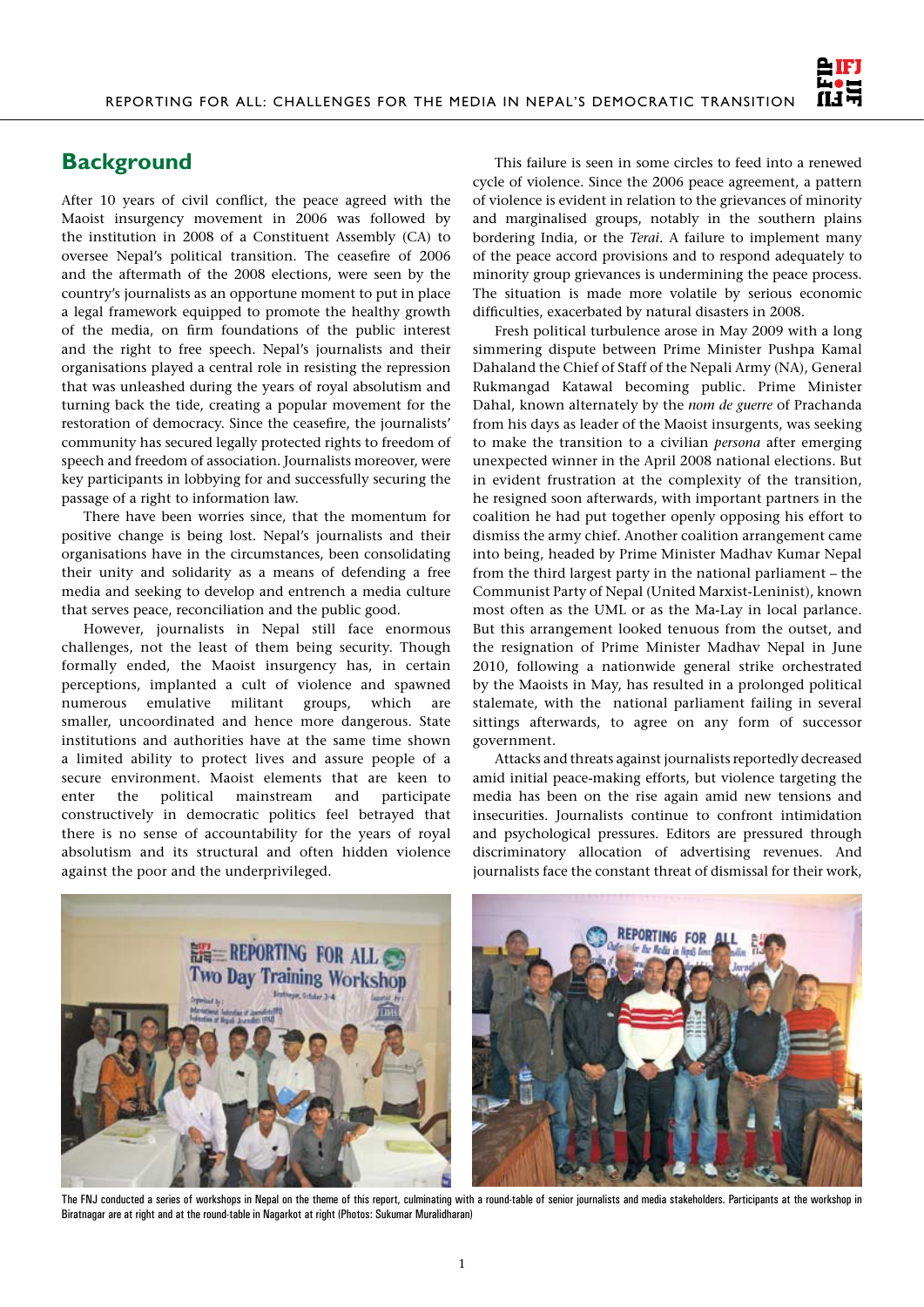



Journalists are often subject to strong-arm crowd control tactics while covering political demonstrations (Photo: Kiran Pandey)

with media proprietors being altogether too susceptible to political demands.

Anger in the southern plains (or *Terai*), the western regions and elsewhere is increasingly directed against journalists and media outlets for their coverage (or lack of coverage) of events and issues related to the political transition and minority interests. In 2008, newspapers in some districts were forced to close temporarily as a result of violence arising from frustration among some groups about information transmitted *via* news reports. It seemed that the veracity of the information was not the issue so much as what the news broadcasts said about political power and identity interests. Much of the anger and mistrust that targets the media is misdirected and misinformed. However it is also the case that a good deal of media output is aligned with political interests and does not pay due heed to the needs, views and sensitivities of all groups in Nepali society. In the lead-up to the Constituent Assembly elections in 2008, certain media outlets in Nepal, were found to be engaged in partisanship and the denial of opposing voices. In extreme cases, some were found to be actively engaged in disseminating false information about political opponents.<sup>1</sup>

Senior journalists and journalists' organisations are worried that personnel in the many media establishments that have sprung up across the country lack sufficient awareness of and training in the principles of responsible journalism and the positive role of an independent media in a peaceful and democratic society. They worry that a failure by poorly trained media workers and others to understand and recognise the human rights of minorities can become a base for serving special interests, leading to renewed conflict. Integral to this concern is the limited availability of highquality professional training focused on the principles of ethical and inclusive journalism.2

These concerns are framed by the rapid expansion of Nepal's media sector in recent years, notably the increase in FM radio stations from under 50 in 2004 to over 300 in 2007. As well, the number of licensed television stations rose to nine in 2007 from four in 2004, while about 2,600 registered daily, weekly and fortnightly newspapers were operating in 2007.3

# **Profile of the media and state of journalism**

The Annual Report of the Nepal Press Council (NPC) for 2007- 08, lists the following number of registered newspapers, per their frequency of publication.

| <b>Classification of Registered Newspapers</b> |                     |  |  |  |  |
|------------------------------------------------|---------------------|--|--|--|--|
| <b>Type of Newspaper</b>                       | <b>Total number</b> |  |  |  |  |
| Daily                                          | 386                 |  |  |  |  |
| <b>Twice a Week</b>                            | 23                  |  |  |  |  |
| Weekly                                         | 1871                |  |  |  |  |
| Biweekly                                       | 321                 |  |  |  |  |
| Total                                          | 2601                |  |  |  |  |

*Source:* Nepal Press Council, Annual Report, 2008-09

Many workers in these new outlets (but also in more established media enterprises) have not had the benefit of professional training and are paid well below prescribed minimum wages. Most workers do not have security of tenure. On November 24, 2010, the Committee for the Fixation of Minimum Wages set up under Nepal's Working Journalists' Act (WJA) submitted its report to the Minister for Communications. The findings of this stator committee were chastening: 37 percent of Nepal's journalists are paid below prescribed minimum wages, while no fewer than 45 percent are working without letters of appointment. Among the media houses surveyed, 48 percent were in default in introducing basic measures such as retirement and welfare funds, medical cover and insurance.

Nepal's journalists had joined the long and hard battle for democracy and subsequently worked with the country's new power centres to introduce vitally needed amendments to the WJA. Among the abuses that were sought to be stopped, were the absence of letters of appointment for most journalists, and the continuing failure of media houses to invest in quality and skills development.

Since 2006, there has been a boom in the media in Nepal, which created favourable conditions for newspaper and broadcast professionals within media catering to the upper income demographic strata, generally more favoured by highvalue advertisers. Yet, the situation for the vast majority of journalists, including those in Nepal's dynamic and expanding

<sup>1</sup> Nepal Press Council, *Campaign 2008, A Public Report on Media Monitoring for Nepal's Constituent Assembly Polls*, accessed November 12, 2010, from: http://www.presscouncilnepal.org/files/mmp\_book.pdf.

<sup>2</sup> See Friedrich Ebert Stiftung, 2007. *Political, Economic and Social Development in Nepal in the Year 2007.* and International Media Support, *Building for the Future: An Overview of the Nepal's Media and Recommendations for Development Priorities*, International Press Freedom and Freedom of

Expression Mission to Nepal, Copenhagen, February 2008.

<sup>3</sup> See Bhattarai, B. 2008. "Media Role in Building New Nepal". *The Kathmandu Post*. Kathmandu. 19 February, and Freedom House. 2008. *Freedom of the Press 2008 (Draft Country Reports)*, April 29, 2008.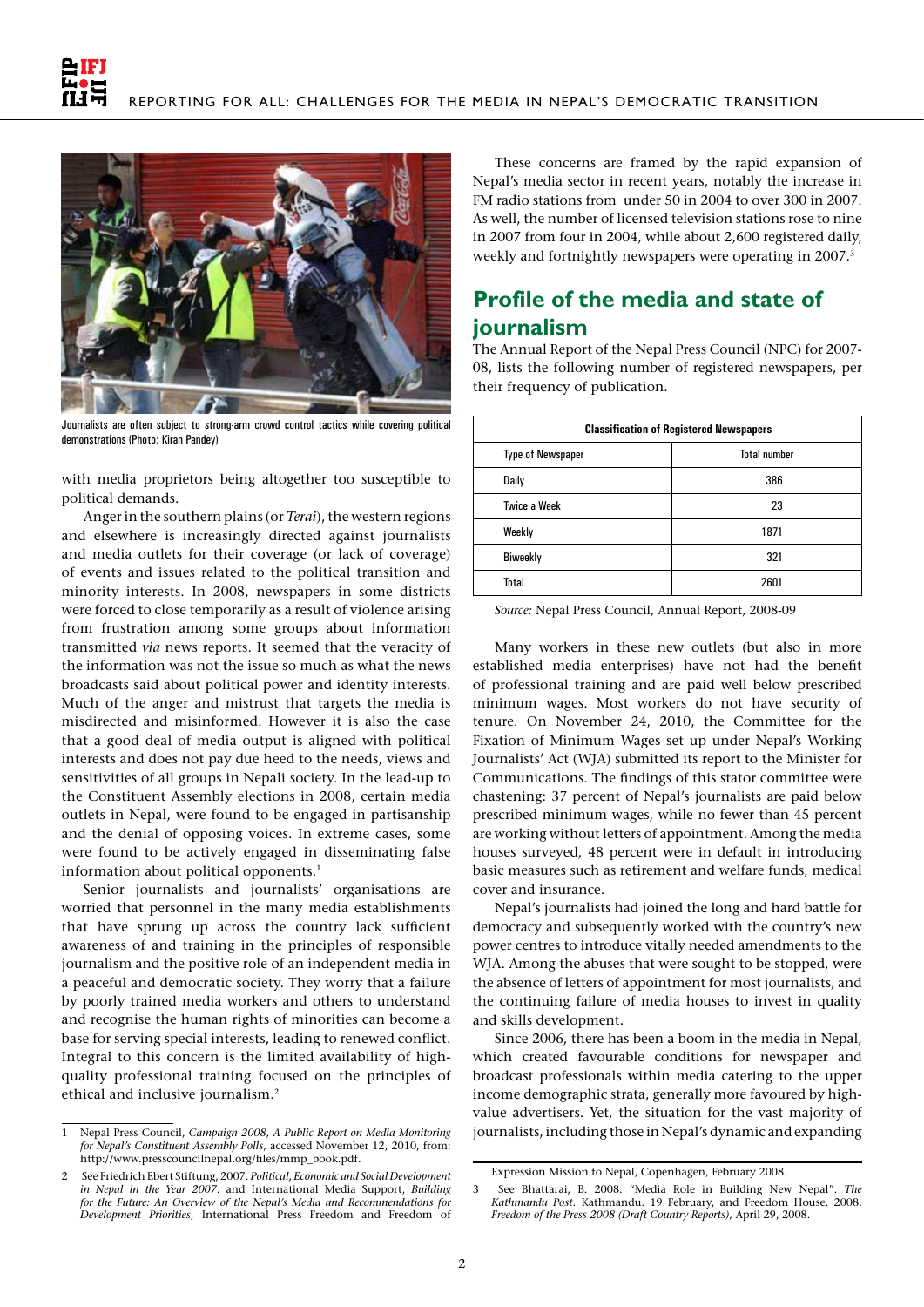

radio sector, has not greatly improved.

Journalists' organisations, such as the Federation of Nepali Journalists (FNJ), the Nepal Press Union (NPU) and the National Union of Journalists' of Nepal (NUJ-N), argue that industry expansion without a commensurate rise in professional training and the assurance of decent working conditions, will seriously impair journalism practices that facilitate peace and reconciliation and serves the wider public good. Biased, inaccurate and insensitive reporting can easily exacerbate conflict.

Without discussion on these issues and adequate training in the skills and responsibilities essential to the profession, media personnel can contribute to content that fuels intolerance and prejudice. Journalists' organisations in Nepal argue that it is imperative at this time for media personnel across the country to work together for peace. Yet they are able to identify numerous instances when media reporting has served the opposite purpose: of aggravating conflict. Between the conclusion of the peace in 2006 and the elections of 2008, the security situation in the *Terai* remained unsettled, with a number of sectional groups seeking to influence the course of political negotiations through coercion and terror. Every time a bomb blast went off, the underground groups would compete to claim responsibility, with the numerous FM radio stations in the region often amplifying the discord. In the competition for political space that has followed the CA elections, several of the groups seeking to assert their distinct ethnic identity – such as the Magar, the Gurung, the Limbu and the Tharu – have often threatened and coerced journalists into falling in line with their perceptions.

In Nepal's post-conflict environment, there is an urgent need for individual journalists and media institutions (state and private) to strengthen a journalistic culture based on an ethical understanding that promotes and supports the public interest. This kind of journalism seeks to present all points of view in a fair and rational manner, is sensitive to conflict and its resolution, offers views of positive and practical solutions to problems within society and ultimately focuses on serving the public good.

Public service journalism (PSJ) functions on the premise that a tolerant, peaceful and just society depends on all people within a society being able to access fair, balanced and independent media that respects pluralism, diversity and human rights. PSJ ensures that all groups within society have the opportunity to engage in a constructive public dialogue. A sensitive media's facilitation of dialogue and peace-making is a counter to negativism. The ultimate goal of this approach is to provide a comprehensive, varied and balanced media of high quality that serves the public interest.

Reporting on issues and tensions related to ethnic diversity and inclusion, the traumas of past conflict and the fundamentals of current conflict, reconciliation and transitional justice, and democratic processes are especially relevant here. Journalists who follow the precepts of PSJ report in a responsible and ethical manner that promotes tolerance, understanding and unity between discordant factions and reduces conflict in society. More voices and



Journalists during the years of royal absolutism confronted tough situations on a daily basis (Photo: Bijay Rai)

points of view gain a fair hearing, and the public awareness of human rights increases. Integral to the success of this approach is that society as a whole comes to understand and feel the benefits of the positive role of an independent critical media.

A key factor in understanding how responsive the media is to the widest possible range of social concerns - an indispensable condition for good PSJ - is the extent to which it reflects the diversity of the society in which it functions in its language, staffing and other such parameters. With the growth of the media and its relative inattention to issues of human resource development, there has been a concentration in existing markets and relatively less priority for moving into areas that are not very well served. This is because by tapping existing markets the media firms spare themselves the expense and the effort needed to arrive at a thorough understanding of audience parameters. Unsurprisingly, the boom in the Nepali media has been concentrated to a large extent in the central development region of the country, which is dominated by the national capital Kathmandu and its environs. Following in a distant second position is the eastern region which includes Nepal's second largest city of Biratnagar. The mid and far-western regions, which were at the epicentre of the Maoist rebellion, have in comparison, been grossly under-served by media.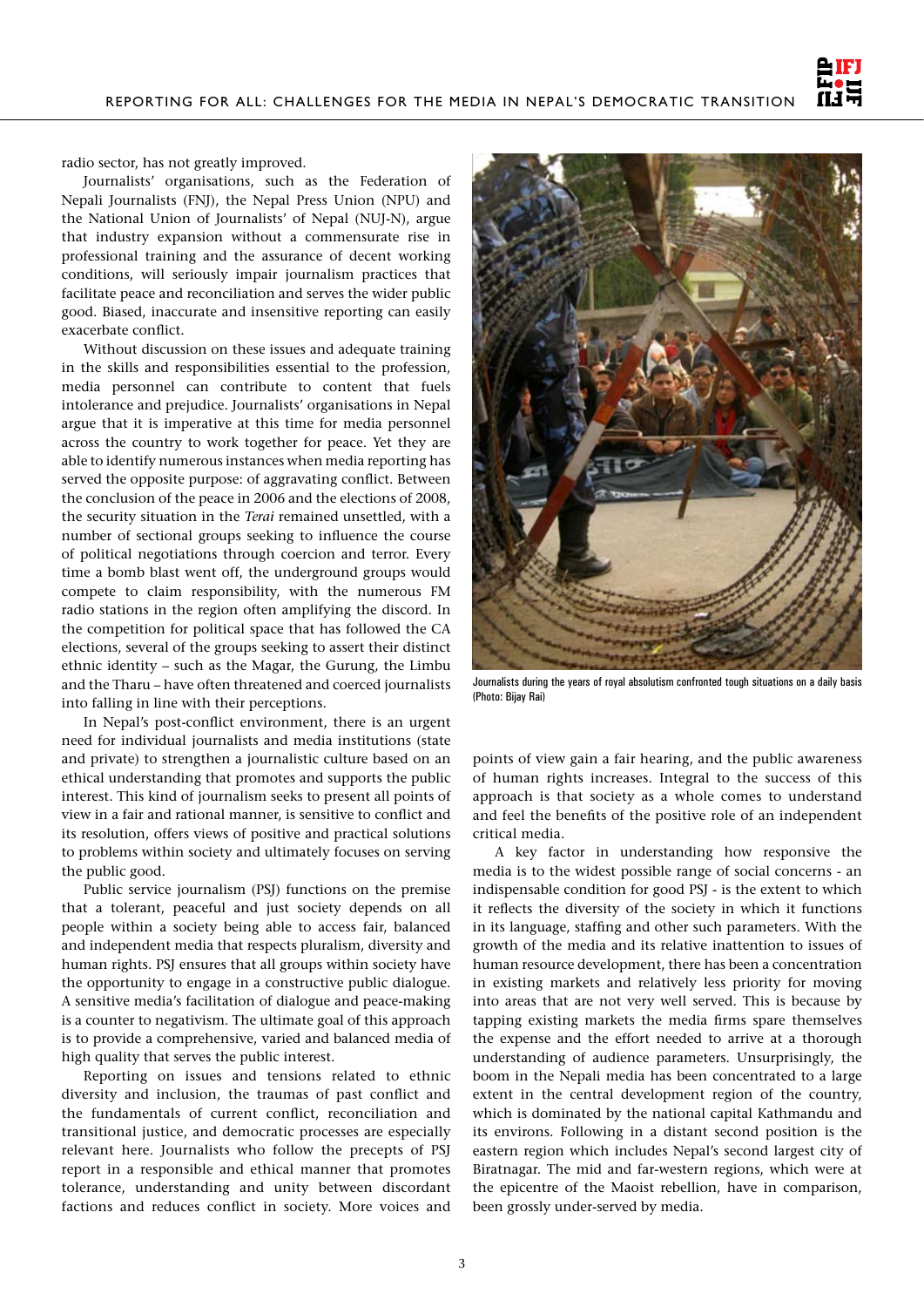

Photo journalists demonstrate against continued harassment and denial of access (Photo: Amit Sthapit)

| <b>Publications based on Development Regions</b> |         |         |         |             |             |  |  |
|--------------------------------------------------|---------|---------|---------|-------------|-------------|--|--|
| <b>Type of Newspaper</b>                         | Eastern | Central | Western | Mid-Western | Far-Western |  |  |
| Daily                                            | 74      | 216     | 43      | 30          | 23          |  |  |
| <b>Twice a Week</b>                              | 2       | 10      | 3       | 2           | 6           |  |  |
| Weekly                                           | 262     | 1321    | 48      | 77          | 63          |  |  |
| Biweekly                                         | 42      | 245     | 29      | 4           |             |  |  |
| Total                                            | 380     | 1792    | 223     | 113         | 93          |  |  |

*Source:* Nepal Press Council

Language issues have acquired a new public prominence since the peace agreement. In a nation of great linguistic diversity, Nepali was accepted as *lingua franca* with little reservation. But with political aspirations now unleashed and several of Nepal's ethnic and linguistic groups seeking to assert their claims to a fair share in power, there is an increasing tendency to question the primacy of Nepali and assert specific linguistic identities. The explosion of smaller identities since the CPA is a reality that Nepal's media has struggled to accommodate. Print cannot go beyond a point in addressing this complexity because Nepali has long been the medium of the literate classes and it has, aside from the literacy barrier, also to surmount the barrier of capacity. Television remains hamstrung by the capital investment required to get a viable broadcast on the air and by gaps in the electricity transmission grid. Radio however, retains immense potential to bring these smaller identities into the mainstream of the national political dialogue.

Smaller linguistic identities are able to access radio more than any other medium, simply because there are fewer barriers to entry. Observers of the Nepali media believe that it would be the logical progression from here to promote a vibrant sector of local news broadcasts. The term "local" has acquired a special connotation in Nepal today. Since the strong centralising force of the monarchy has been dismantled, politics has increasingly acquired a local flavour. At the same time, communities fear the loss of their ability to communicate in a language of their own. The dominance of Nepali in the media could be the first stage, they feel, of an assault on their culture, their ways of life and their livelihoods. Local news in local languages is a way of overcoming these anxieties, and the space exists in Nepal for this category of media to flourish, with some good nurturing. The challenge that Nepal's journalists face is to bring all the voices arguing the case for change, within the scope of the medium.

# **Key political issues in Nepal's transition**

Local news could also be the means through which the whole range of viewpoints on governance structures could be aired. In Nepal today, issues of linguistic identity have become entwined with the debate on the future political contours of the country, and in particular with the question of the federal governance form most appropriate to the needs and aspirations of the people. Against a federal demarcation purely on the basis of territorial boundaries, the debate has moved on to the need for recognising ethnic autonomies within the system of political devolution. An early impetus to this debate came from the politics of identity in the *Terai*, which has lately adopted the cultural – rather than the purely territorial – identity of the "Madhes" and asserted the principle that the entire southern plains should be a single autonomous political entity. The slogan of "Ek Madesh, Ek Pradesh" – or a single province for the entire Madhes – had a certain resonance at one time and was perceived with deep misgivings in other parts of the country, where it was seen to embody a dangerous potentiality: that the entire *Terai* region would constitute itself into an effective zone of autonomy, in turn putting the vital economic links to India in jeopardy for the middle and high-mountain regions of the country.

Linguistic federalism is an alternative proposition. The singular, unitary identity of the "Madhes" is seen not so much as intrinsic, but as a political construct that masks three distinct identities if not more. The linguistic federalism scheme conceives not of one single Madhes province, but of at least three, whose respective markers would be the "Maithili", "Bhojpuri" and "Awadhi" identities.

Nepal is indeed, a nation of very high ethnic diversity. Kathmandu district alone has, according to the 2001 census, 97 recognised ethnic groups, the highest in the country. And the district with the lowest number, Kalikot, itself has 34. For the country as a whole, the index of ethnic diversity, which is merely a convenient number to make a very complex reality simple, stands at 93.4 per cent. This indicates that Nepal is one of the most diverse countries in the world.4

According to the 2001 census, 14 of Nepal's districts were of "very high" and 29 were of "high" ethnic diversity. Another 18 were ranked as "moderately high" and eight as "moderate" in terms of ethnic diversity. Only six districts were categorised as "low" in terms of this index.

Official policy has been to enshrine Nepali as the national language in which all government transactions are conducted. English is encouraged in the educational system.

<sup>4</sup> Pitamber Sharma, *Unravelling the Mosaic: Spatial aspects of ethnicity in Nepal*, Himal Books for Social Science Baha, Kathmandu, 2008, Chapter 3.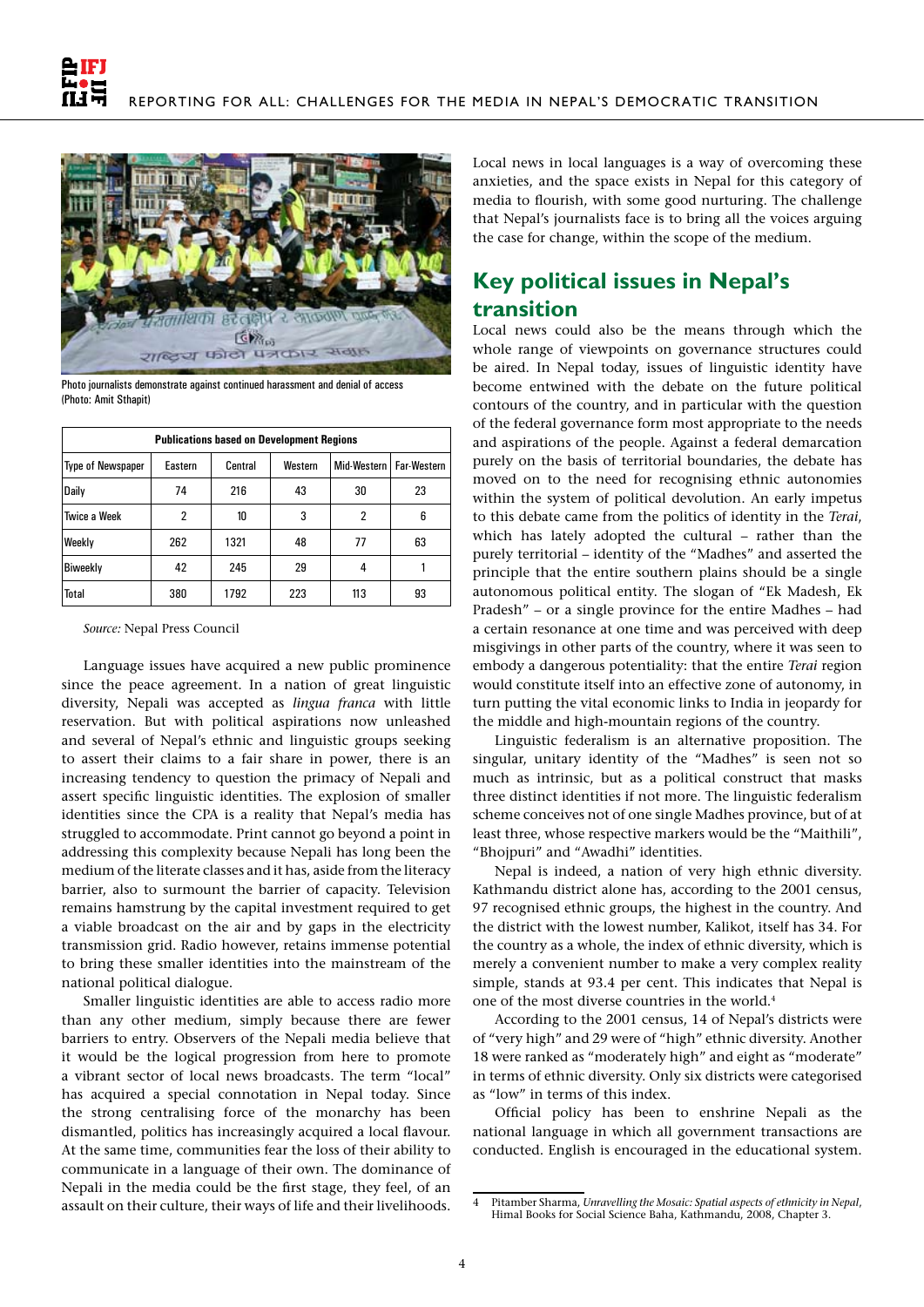



Protests against the November 2007 abduction and murder of Birendra Sah (Photo: Amit Sthapit)

Under the 1990 constitution, a category of "languages of the nation" was also created in recognition of the sheer reality of linguistic diversity. For reasons that are varied, this official recognition has not been transformed into linguistic diversity in the media landscape. As the table shows, the print media in Nepal is dominated by the Nepali language, with English in a very distant second position in terms of the number of publications in existence.

Of the languages of Nepal, Maithili is the most widely spoken after Nepali. But the number of publications in this language is relatively modest. Newari has a significant number of publications and this is perhaps on account of the early champions it had as a language with a claim to a distinct status within Nepal. The state-owned Radio Nepal in the 1990s began broadcasts in Newari and Hindi.

As a consequence of the near universal comprehensibility of Nepali, the national conversation that is carried out through the media is potentially one that all sections can partake of. On the obverse side, the absence of a viable and accessible media in many of the smaller languages, could fuel political grievances about the relative lack of influence of these linguistic groups.

Recent years have seen the radio broadcast sector in Nepal, which was always remarkable for its energy and vitality, begin to acknowledge linguistic diversity. Radio broadcasts, both news and entertainment, in the country's lesser languages, such as Maithili, Bhojpuri, Tharu, Limbu, Magar and Awadhi, have now begun to attract significant audiences. And the institution of the phone-in makes this a participatory forum where illiteracy does not stand in the way. Economic means though continue to be a barrier, as too does accessibility, which still remains an issue for several communities in this country.

Political discord over language issues has also risen, best represented in the controversy over the decision by a Vice President of the newly proclaimed republic, Parmanand Jha, to take his oath in Hindi, which has no constitutional position in Nepal and is closely identified with the political movement to declare all of the Madhes as a unitary province with a single identity. The oath was held to be illegal by Nepal's Supreme Court and the Vice President advised to comply with the requirement that one of the recognised languages be used. Since then, the mayor of Kathmandu has taken his oath in Newari. Though this did not stir up similar controversy as the vice-president's oath in Hindi, it points towards major political debates still to come over language issues.

| <b>Publications based on language</b> |              |                 |                |                 |                |  |  |
|---------------------------------------|--------------|-----------------|----------------|-----------------|----------------|--|--|
| <b>Type of Newspaper</b>              | Daily        | Twice a<br>Week | Weekly         | <b>Biweekly</b> | Total          |  |  |
| Bhojpuri                              |              |                 | 1              | 1               | 2              |  |  |
| English                               | 21           |                 | 49             | 25              | 95             |  |  |
| Hindi                                 | 4            |                 | 6              |                 | 10             |  |  |
| Hindi/Awadhi                          |              |                 | 1              |                 | 1              |  |  |
| Limbu/Kirati                          |              |                 |                |                 | 0              |  |  |
| Maithili                              | 1            |                 | 4              |                 | 5              |  |  |
| Nepali                                | 337          | 21              | 1645           | 218             | 2221           |  |  |
| Nepali/English                        | 12           | 1               | 112            | 55              | 180            |  |  |
| Nepali/English/Hindi                  |              |                 | 8              | 7               | 15             |  |  |
| Nepali/English/Maithili               | 1            |                 |                |                 | 1              |  |  |
| Nepali/English/Maithili/Hindi         | 1            |                 | 3              |                 | 4              |  |  |
| Nepali/English/Newari                 |              |                 | $\overline{1}$ | 1               | 8              |  |  |
| Nepali/English/Sanskrit/Hindi         |              |                 | 3              | 1               | 4              |  |  |
| Nepali/English/Tharu                  |              |                 |                | 1               | 1              |  |  |
| Nepali/English/Tibetan                |              |                 | 1              | $\overline{2}$  | 3              |  |  |
| Nepali/Hindi                          | $\mathbf{1}$ | 1               | $\overline{7}$ | 1               | 10             |  |  |
| Nepali/Japanese                       |              |                 |                | 1               | 1              |  |  |
| Nepali/Maithili                       | 2            |                 | 4              | 2               | 8              |  |  |
| Nepali/Marawadi                       |              |                 | 1              |                 | 1              |  |  |
| Nepali/Newari                         |              |                 | $\overline{2}$ | 1               | 3              |  |  |
| Nepali/Tamang                         |              |                 | 1              | 1               | $\overline{2}$ |  |  |
| Newari                                | 5            |                 | 12             | 1               | 18             |  |  |
| Tharu                                 | 1            |                 | 4              | 1               | 6              |  |  |
| <b>Others</b>                         |              |                 | $\overline{2}$ | $\overline{2}$  | 4              |  |  |
| Total                                 | 386          | 23              | 1873           | 321             | 2603           |  |  |

The development of a PSJ culture in Nepal is already evident in reports like that which emerged in one of the country's largest circulated English-language dailies on the day that the Dashain observance began in October 2010. Dashain is a nation-wide cycle of festivals rooted in the Hindu faith but respected equally by all Nepal's religious communities. The front-page article on October 9, 2010, under the headline "Festivals fail to bring joy to families of disappeared" reported that:

> *Many families who lost their close ones during the armed conflict have not yet received the information regarding the whereabouts of their families till date.*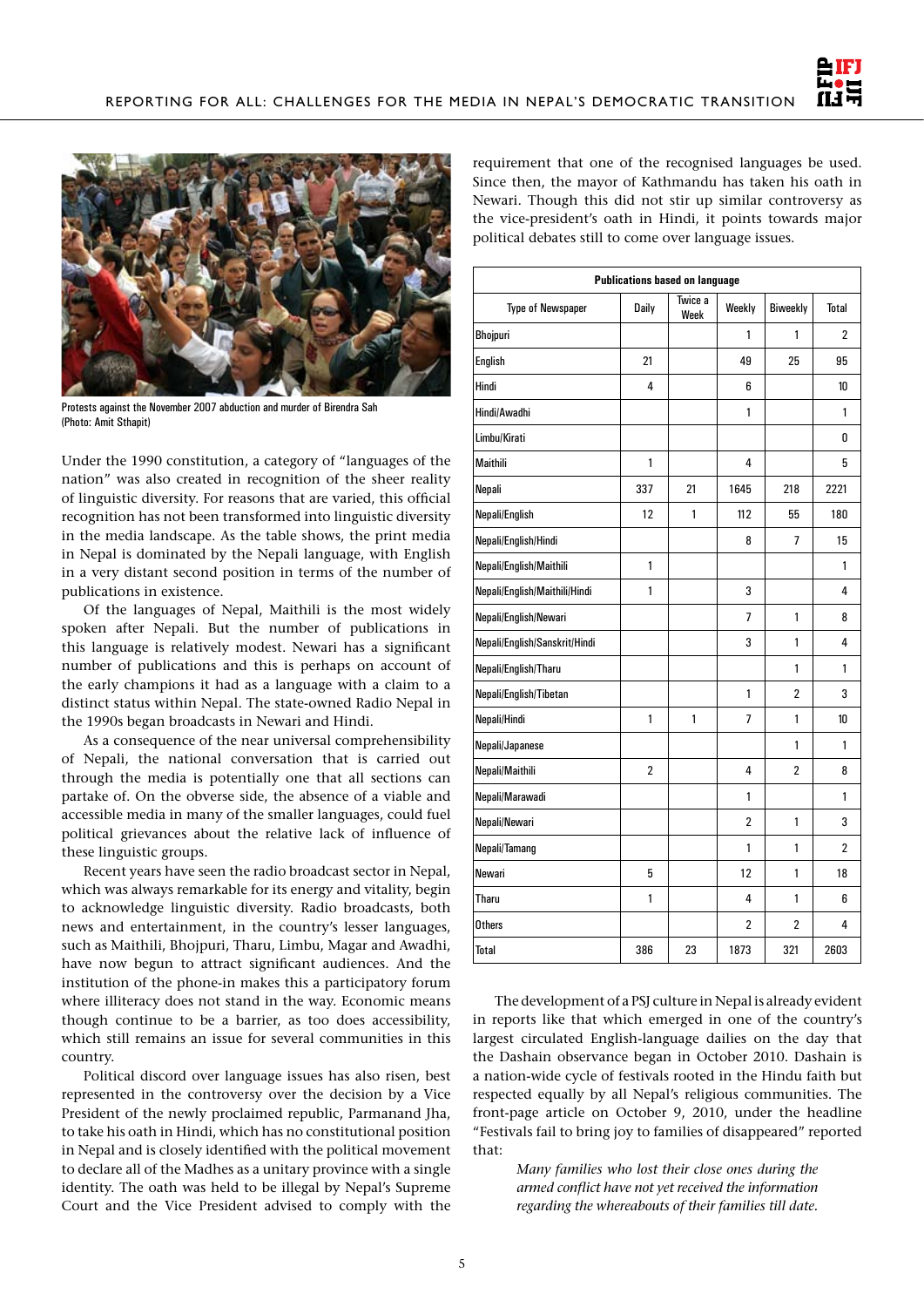*Their continuous appeal for providing them with the information regarding the whereabouts of family members has not been addressed yet.*

*Three years have passed since the country has been declared as democratic federal republic state but still the state had not made public the whereabouts of persons got disappeared from the state. The Maoists too have not made public the whereabouts of the persons who were disappeared from their side.5*

Evidently, the abdication of responsibility by the state and the Maoists' failure to live up to commitments made under the comprehensive peace accord, continues to cast a long and threatening shadow over Nepal's transition to a republican democracy. Most independent inquiries have found that popular faith in the democratic transition would be considerably enhanced if the erstwhile combatants – the former Royal Nepal Army now known as the Nepal Army (NA) and the Maoists – were to address past abuses in a spirit of accountability and reconciliation. But litte, it seems, is being done to address these traumas or to check the climate of impunity for serious human rights violations during the war. People fear reprisals if they press for investigations into gross abuses. Advocacy group Human Rights Watch has noted that these failures violate Nepal's obligations under international law and are impeding resolution of the country's political and social disputes.<sup>6</sup>

A January 2010 report by the International Crisis Group (ICG) was even blunter. "Political parties have shown no interest in dealing with past crimes", it observed: "Indeed, they have exploited the lack of accountability to avoid reining in the unlawful activities of their own activists and to justify regular interference in the criminal justice system". In the circumstances, the ICG points out, "distress, frustration and a sense of betrayal have grown" for the relatives of the more than 1,000 recognised as "missing".7

The failure to curb impunity means that human rights abuses continue into the transition period. Also, unredressed grievances from the past create a climate in which particular social groups are impelled to make maximal demands which threaten the possibility of concord with others. An example would be the Tharu demand for an autonomous province, which would take in parts of the mid-western and far-western regions of Nepal. A relatively impoverished community, the Tharu were targets of systematic campaigns of intimidation and murder from both the Royal Nepal Army and the Maoists during the years of the war. As the ICG points out, of the 200 disappearances documented in the mid-western district of Bardiya, the "vast majority" were Tharu. And yet, the army it records, has since the ceasefire

"tried to cover up its offences and has refused to cooperate with investigations".<sup>8</sup>

As long as those who have been guilty of serious violations of human rights evade all processes of truth and accountability, reconciliation will remain a distant object. If the Tharu as a community are agitating for an autonomous province as a basic political entitlement, the causes could partly be because they have been denied their right to seek justice for past wrongs. A failure to address the abuses of the past in this manner, compounds the difficulties of achieving a fair and equitable political order in future.

Tension over the Tharu demand for provincial autonomy it is believed, led to the abduction and murder of the journalist J.P. Joshi in October 2008. Editor of the pro-Maoist paper *Janadisha* in Dhangadhi in the far-western region, Joshi's remains were discovered close to 50 days afterwards. Authoritative sources believe that he may have fallen out with the local Maoist leadership over the party's unswerving support for a Tharu autonomous province embracing parts of the present day mid-western and far-western developmental regions.

The Maoist leadership officially disclaimed all responsibility for Joshi's murder, but did not rule out the possibility that certain individuals connected to their party might have been involved.9 The Federation of Nepali Journalists (FNJ), after an investigation of its own, indicated that there were grounds to suspect that individuals connected to the Maoist unit in Kailali district were behind Joshi's murder.

As with human rights violations during the years of conflict, impunity has been the norm when it has come to investigating Joshi's murder. A commission of inquiry was set up to ascertain the truth with a 15-day long mandate. After repeated extensions of its term, the committee finally submitted its report late in 2009. Its findings are yet to be made public though, and an application under the Right to Information law by FNJ secretary Ramji Dahal of the Nepali language fortnightly paper, *Himal Khabar Patrika*, revealed that the commission had spent NPR (Nepali rupees) 3 million (around 40,100 USD) on its sittings, including in the acquisition of SIM cards for members' mobile phones. All this while, Joshi's impoverished family, *Himal Khabar Patrika*  revealed, had received absolutely no financial support. Soon after these reports were published, Nepal's cabinet met to approve financial support of the order of NPR 1.5 million (around 20,050 USD) for Joshi's family. The conduct of the committee constituted to inquire into his murder has been referred to the Commission for Investigation of the Abuse of Authority (CIAA), a special body created under the 1991 constitution and expected after the CPA to function as a vital part of the process of national reconciliation.

Disappearances and extra-judicial killings from the war years remain an unrequited wrong. Internal displacement

<sup>5</sup> "Festivals fail to bring joy to families of disappeared", *The Rising Nepal*, October 9, 2010, p1.

<sup>6</sup> Human Rights Watch and Advocacy Forum, 2008. *Waiting for Justice: Unpunished Crimes from Nepal's Armed Conflict*. HRW. US. See also Heiselberg, S. et al. 2007, "An Inclusive Peace Process in Nepal and the Role of the EU". *Crisis Management Initiative*. December 2007.

International Crisis Group, "Nepal: Peace and Justice", Asia Report No. 184, 14 January 2010, p1.

<sup>8</sup> Ibid, p7.

<sup>9</sup> "Maoists might have hand in JP Joshi murder: Minister", *Republica*, dateline: Mahendranagar, January 30, 2009; accessed on November 12, 2010 from: http://www.myrepublica.com/~myrepub/portal/index. php?action=news\_details&news\_id=1531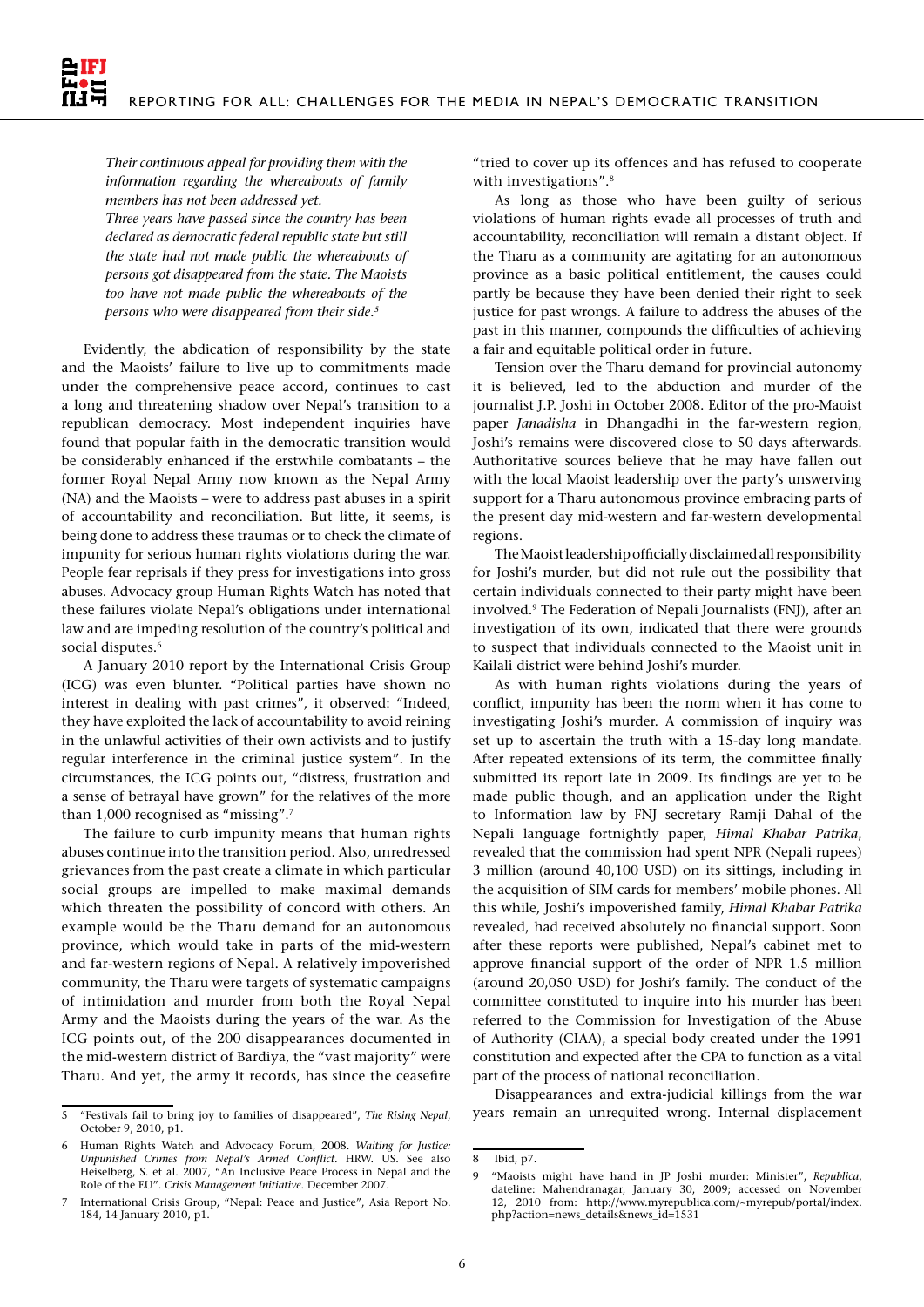



Investigative reporter Uma Singh was dragged out of the modest room she occupied in the Terai town of Janakpur and murdered in January 2009 after writing with great persistence and commitment on the issue of internal displacement (Photos: Bikash Dware and Sukumar Muralidharan).

is another issue which looms large over post-conflict Nepal. Under the CPA, both sides committed themselves to make an early declaration of the land and buildings seized – whether public, governmental or private – and make quick restitution to the original owners. There was also a commitment made to "allow without any political prejudice the people displaced due to the armed conflict to return back voluntarily to their respective ancestral or former residence, reconstruct the infrastructure destroyed as a result of the conflict and rehabilitate and reintegrate the displaced people into the society".10

Despite the adoption of a national policy for internally displaced persons (IDPs) in early-2007, the record in rehabilitation and restitution of illegally seized assets has been dismal. A report by an expert group in January 2010 points out: "More than three years after the government of Nepal and the Maoists ended their ten year conflict, up to 70,000 people displaced by the war remain unable or unwilling to return home. Ongoing political crisis has hampered the peace process and the prospects for reconciliation and durable solutions to displacement. Repeated Maoist commitments to return confiscated houses and land are yet to be honoured in several districts, and IDPs from non-Maoist political parties have found it particularly hard to recover property. The government return package has been limited to those officially registered, and in many districts, up to half of IDPs have been unable to register for assistance. The post-war economy is depressed and there is limited access to basic services in rural areas, so many returnees have had to go back to towns and cities again in search of work".<sup>11</sup>

Reporting on land seizures during the years of the civil war can prove positively hazardous, even fatal. The tragic case of Uma Singh, murdered in the *Terai* town of Janakpur in January 2009 testifies to this. Uma Singh had extensively documented a number of instances of land-grabbing by Maoist cadres. With the ceasefire and the transition to a democratic government,

considerable public pressure had been building for returning seized land to their prior owners. This was then – and still is - deemed a vital part of the process of national reconciliation, till lawful land reforms are instituted. The Maoistled national government of the time, formally committed to national reconciliation, had issued necessary directives for the return of expropriated land, but often proven unable or unwilling to enforce its writ on local cadres.

In an article published in the Nepali language monthly *Sarokar* in October 2008, published in English translation on the website www.dainikee.com on January 6, 2009 -- five days before her brutal murder -- Uma Singh

reported: "The Maoists have not returned the seized land in Siraha district even three months after Maoist chairman and Prime Minister Pushpa Kamal Dahal directed his party cadres to do so. Some 1,200 *bigahas<sup>12</sup>* of land captured during the People's War is still under Maoist control".

She followed with a detailed catalogue of land seizures and an enumeration of the people affected by the expropriation of property. The intent of her campaigning journalism was clear: to render justice to all people in Dhanusha district in particular and the *Terai* region in general, who had been dispossessed and displaced on account of land seizures.

In the same article, Uma Singh named a powerful person from the Maoist political hierarchy in the *Terai*, since alienated from the party because of persistent differences on matters of tactics and strategy. This leader had, she reported, defied central directives from his party and the cabinet and persisted with the practice of forcible land expropriation. He was proving a reluctant learner, unwilling to adapt to the realities of the ceasefire and the new democratic compact in Nepal.

Seemingly taking his appointment to the key Ministry of Land Reforms as the sanction for unilateral decisions, this individual had been mobilising disadvantaged sections in the Terai in large numbers to forcibly seize and resettle land. This had earned him the ire of his ministerial colleagues in Kathmandu, particularly those tasked with running the Ministry of Home Affairs, which looks after issues of law and order. The Land Reforms minister though, would brook no opposition, repeatedly ignoring directives to cease the campaign from the Prime Minister and the cabinet.

With a number of interviews and first-hand accounts to buttress her reporting, Uma Singh wrote that this political campaign of forcible land seizure was motivated by fairly mundane calculations. Far from altruism, it was in reality, the other side of extortion. Indeed, the individuals and families that had been paying up the sums of money demanded by the Maoist guerrilla turned minister, had been able to hold off the threat of land confiscation.

From all the information available, the cause of Uma Singh's murder seems to have been her journalism, which

<sup>10</sup> Comprehensive Peace Agreement, November 2006, paragraphs 5.1.8 and 5.2.8.

<sup>11</sup> Internal Displacement Monitoring Centre and Norwegian Refugee Council, "Nepal: Failed Implementation of IDPs Policy Leaves Many Unassisted", page 1, extracted on November 12, 2010 from: http://www. internal-displacement.org/8025708F004BE3B1/%28httpInfoFiles%29/FFF 5958EB13C0AF8C12576B900395E1D/\$file/Nepal\_Overview\_Jan10.pdf.

<sup>12</sup> This is a measure of area used for purposes of calculating the land-tax that every land-holder is liable for. It varies with the quality of the land and other such factors.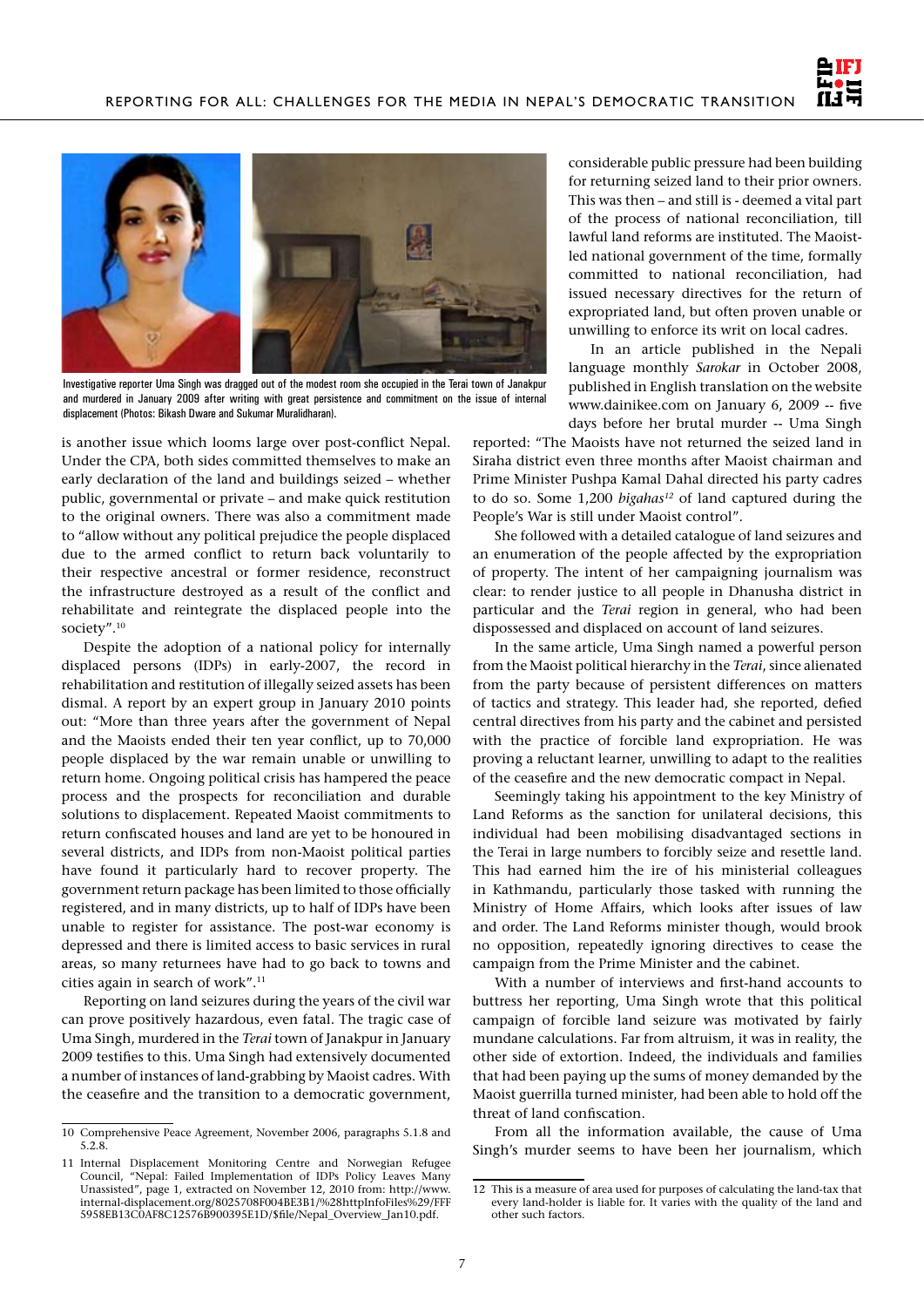

Journalists Tewari, Bohra and Ghimire were accused by the local Maoist leadership of involvement in the abduction of a colleague (Photo: Sukumar Muralidharan)

consistently took up the issue of illicit land seizures and demanded their restitution. Uma Singh was also fearless and outspoken in her reporting on the operations of numerous armed groups that had sprouted in the Terai region since the end of the insurgency, which were using the proximity of the Indian border as an easy cover and wreaking havoc with civilian life. The problems that women journalists faced were her special focus and she was through her commitment and courage, an example for the many younger women who chose to enter journalism after Nepal's 2006 transition to democracy.<sup>13</sup>

Another woman journalist, Tika Bista, was viciously assaulted in Rukun in the mid-western part of Nepal in December 2009. Bista had been threatened by the Maoists immediately after she published an article critical of them and the attack on her by a group of masked men, took place a month later. She was slashed across her arms and legs with sharp knives, thrown off a cliff, and left for dead. Bista was fortunate in that some friends who were anxious about her absence went looking and found her. She was flown to Kathmandu for prompt medical attention.

A few days later, local police arrested five people, including a local leader of the Young Communist League (YCL), the youth affiliate of the Maoist party, for the attack. Shortly afterwards, five more people were arrested, again including a central committee member of the YCL. Police also interrogated other local residents.

The outbreak of serious discord in the *Terai* over issues of "indigenous" peoples' rights against those of the settlers from the hills, also took a toll on media freedom. A senior and highly respected journalist, Ramesh Ghimire, who had been active in Janakpur for 48 years, began in consequence, to face constant threats from activists of the various Madhesi groups that sprouted in the Terai since the end of the Maoist insurgency.

Ghimire, the editor and publisher of *Dhanusha* weekly,

faced constant questions from anonymous callers, such as the reason why he was running a Nepali language publication in the *Terai* region, ostensibly the exclusive domain of another linguistic community. At a meeting with the IFJ in February 2009, Ghimire spoke of being threatened several times by anonymous callers. All through his many decades in journalism, he said, he never had any reason to believe that the people of Janakpur were resentful of a Nepali language newspaper being published in their town. Faced with rising threats and harassment, Ghimire's family chose voluntary exile in a nearby town, though he continued to live in Janakpur and to bring out his newspaper.

Accountability processes for attacks on journalists are often subject to unforeseen political pressures. Illustratively, in September 2010, the local Maoist leadership in the far-western district of Mahendranagar went public with accusations that three journalists in the district had been responsible for the abduction of a professional colleague, Pappu Gurung in 2007. The accusation caused outrage, since the three journalists named, Karna Bohra, Yubaraj Ghimire and Lakshman Tewari were all senior figures and widely respected in the profession. At a town hall meeting organised by the FNJ a few days afterwards, the Maoist leadership seemed to relent marginally. And the journalists were prepared to concede that their early reports – that the Maoist leadership was behind the momentary disappearance of Gurung – may have been in error.

The situation was retrieved by the prompt intervention of the FNJ, but underlying tensions remain. The reading among most journalists in Nepal was that this particular accusation against the local journalists was levelled by the Maoist leadership as a preemptive measure to head off criticism over an expected finding by the official investigations, that they may have been behind the killing of J.P. Joshi and prior to that, the journalist Prakash Thakuri.

A key provision of the CPA was the agreement that both the combatant parties – the NA and the Maoists – would voluntarily lock their armaments away, only retaining in the former instance, the basic requirements for legitimate peacetime engagements such as border patrolling. In this context of disarmament, a comprehensive process of security sector reform was to be set underway, including the democratisation of the NA and its absorption of a culture of loyalty to an elected civilian political order. Concurrently, the armed cadre of the Maoist party, called the Peoples' Liberation Army (PLA) within their own circles, were to be resettled in peacetime occupations, or integrated into the NA and placed under an appropriate chain of command.

Public attitudes towards this process, as reflected through the media, underwent a significant change as the Nepali peace process wore on. Early attitudes towards the army tended to be critical. The NA – in its earlier avatar as the RNA -- was seen as a bulwark of the monarchy which had been guilty of serious human rights violations during the years of insurgency. Following the 2008 elections and the emergence of the Maoists as the single largest party, however, a shift occurred in media perceptions. With a significant number of

<sup>13</sup> A fuller report on the background and circumstances of Uma Singh's murder can be found in the report of the press freedom mission that visited Nepal in February 2009. See: *A Call to End Violence and Impunity*, International Press Freedom and Freedom of Expression Mission to Nepal, February 2009, contributed to by the IFJ and published by International Media Support, Copenhagen, pp 32-8, extracted on November 12, 2010 from: http://www.i-m-s.dk/files/publications/1453%20Nepal.web.pdf.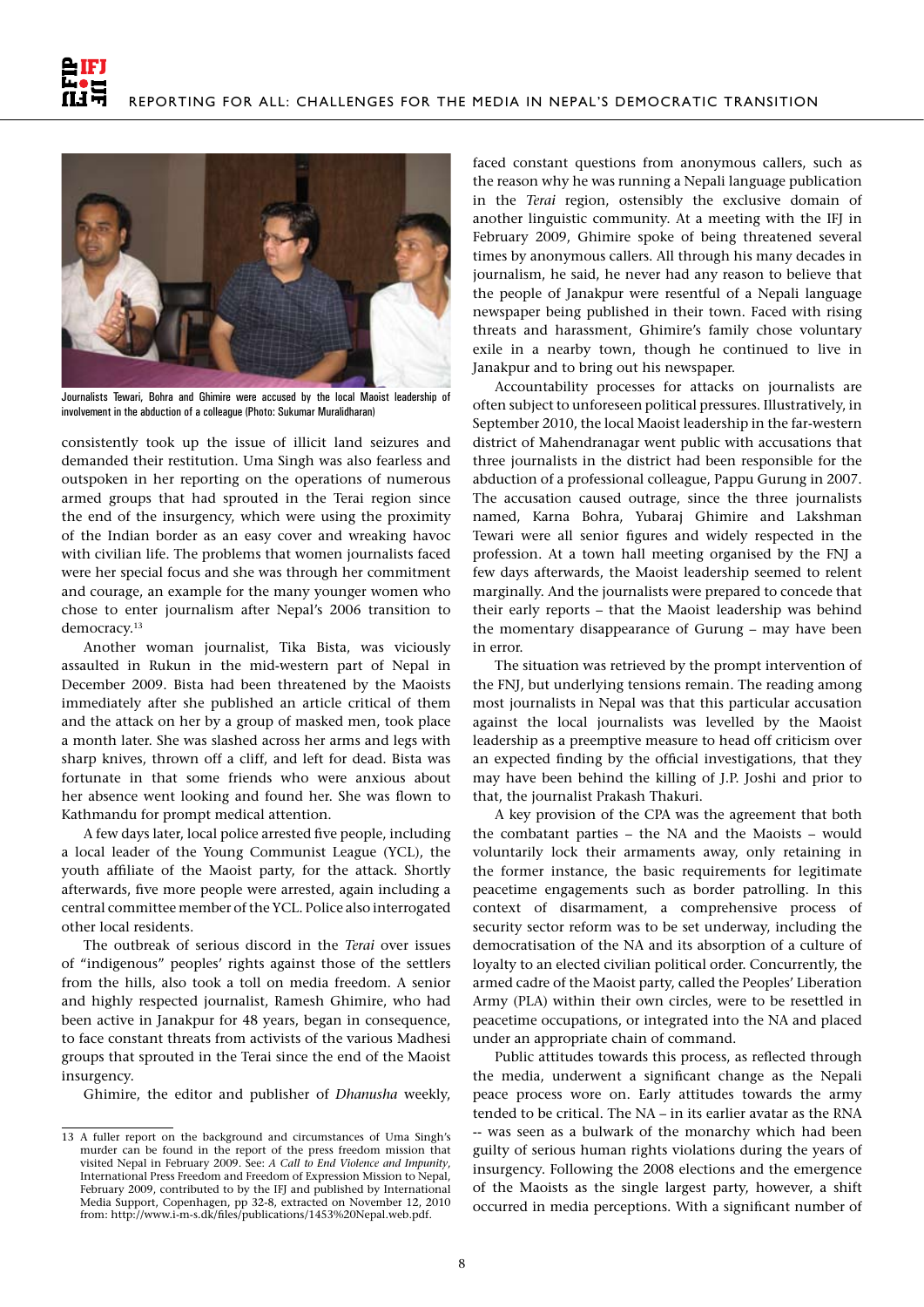

seats in parliament and an army that had been disarmed but not demobilised, the Maoists began to be seen as a possible source of dissonance in the democratic transition. As the ICG observes in an analysis published in August 2009: "The combination of the Maoists' *de facto* power on the ground with *de jure* authority increased their opponents' fears".<sup>14</sup>

The Nepalese media seemingly reflected some of these wider fears. The chief of staff of the NA, General Rukmangad Katawal, was an individual towards whom civil society and the media had a distinctly ambivalent, if not an outright hostile, attitude. Katawal for instance, was widely believed to have been the author of a number of ardently royalist articles in the mass media, published under the *nom de plume* "Ajay P. Nath", endorsing the gradual seizure of power by the palace after the declaration of a national state of emergency in 2001. His record as commander of the NA forces in the mid-western region during the height of the civil war had also drawn adverse comment. And his commitment to democracy and human rights – and in particular civilian political control – was far from clear.15

Katawal's appointment as acting chief of staff in the NA, and his later regularisation in that position was resented by wide sections of civil society on these various counts. But with the shift in attitude after the 2008 elections, the NA came to be seen as a necessary prop of the democratic order in the face of the potential threat of a Maoist takeover.

Concurrently, a certain degree of scepticism about the merits of integrating PLA combatants into peace-time activities, including into appropriate billets in the NA, began to be voiced in the media.<sup>16</sup>

There are several key issues that need to be considered when tracking the course of Nepal's peace process. Four critical issues have been identified from the frequency with which they occur in the civil society dialogue:

- (a) Fixing accountability for war-time violations of human rights and beginning the process of reconciliation;
- (b) Reversing the illicit seizures of land and property that occurred during the war years and agreeing on the principles under which lawful land reforms will be instituted;
- (c) Integrating Maoist combatants into peace-time occupations; democratising the Nepali army in its command structure and its ethos; and
- (d) Agreeing on the future contours of Nepal's political order.

Retrospective assessments of the peace process have concluded that it was perhaps elite driven and not inclusive in its approach and the various items it brought onto the agenda.17 Issues were agreed without properly thinking through the full implications. More was offered by the seven-

party coalition that took up the governance of Nepal after the abdication of the king, than was demanded by the Maoist combatants as their conditions for the peace.

To assess how far the basic agenda of peace has remained in public focus through media coverage, this project undertook a monitoring exercise of five Nepali newspapers through two distinct points of time in 2009 and 2010. The results follow.

## **Monitoring five Nepali newspapers, 2009**

#### **Background**

The month between August 15 and September 15, 2009, saw considerable political turmoil in Nepal, as the major parties contested the position of the Chairman of the powerful Constitutional Committee. When the post was eventually secured by Nilamber Acharya, a nominee of the Nepali Congress (NC) party, the Maoists intensified their opposition to the government led by the Communist Party of Nepal (United Marxist-Leninist) – most often known by the abbreviation "UML". The Maoists threatened to create a parallel government. Such political deadlocks have become a major obstacle to the smooth running of the country's government, a point consistently raised by members of civil society, most prominently journalists, lawyers and intellectuals. This group, which took a leading role in the removal of the monarchy and in the elections soon after, is still active in pushing for more democratic progress.

The period also saw vociferous protests from minority groups for their political and socio-economic rights. As the issue of making Nepal a federal state with ethnically-divided provinces came to the fore of the debate between the political parties, different ethnic groups, such as the Kirat Republican Workers' Party and the Tharuhat Liberation Army, resorted to street protests and sometimes even violence to get their point across. The *Terai* region of the country remained volatile, with armed groups coming to the fore, both through violence and through dialogues with the government. The Vice President's refusal to re-take his oath in Nepali, the only official language of Nepal, would also become an integral part of the Madhesi movement's cause for more linguistic and social rights.

How did the media respond to these key challenges? Did the media live up to its newly acquired status as a critical watchdog that emphasises key incidents and players, and shapes peoples' understanding? Even when issues of politics occupy centre-stage, does the media succeed in keeping a focus on other critical issues which are crucial to the peace process: such as rehabilitation of the Maoist combatants, land distribution and restitution and justice for the victims of the brutal 14-year-long civil war?

#### **Methodology**

In the month between August 15 and September 15, five Nepali dailies (two in English, and three in Nepali) were closely monitored to judge the content and nature of their articles, the biases present in their reporting, and the different perspectives with which they presented the ongoing peace

<sup>14</sup> International Crisis Group, *Nepal's Future: In Whose Hands,* Asia Report No: 173, 13 August 2009; available at this writing at www.crisisgroup.org, p1.

<sup>15</sup> Ibid, p13.

<sup>16</sup> Ibid, p2, especially footnote 9.

<sup>17</sup> See Nishchal Nath Pandey, *New Nepal: The Fault Lines*, Institute of South Asian Studies, 2010 (published by Mandala Book Point, Kathmandu).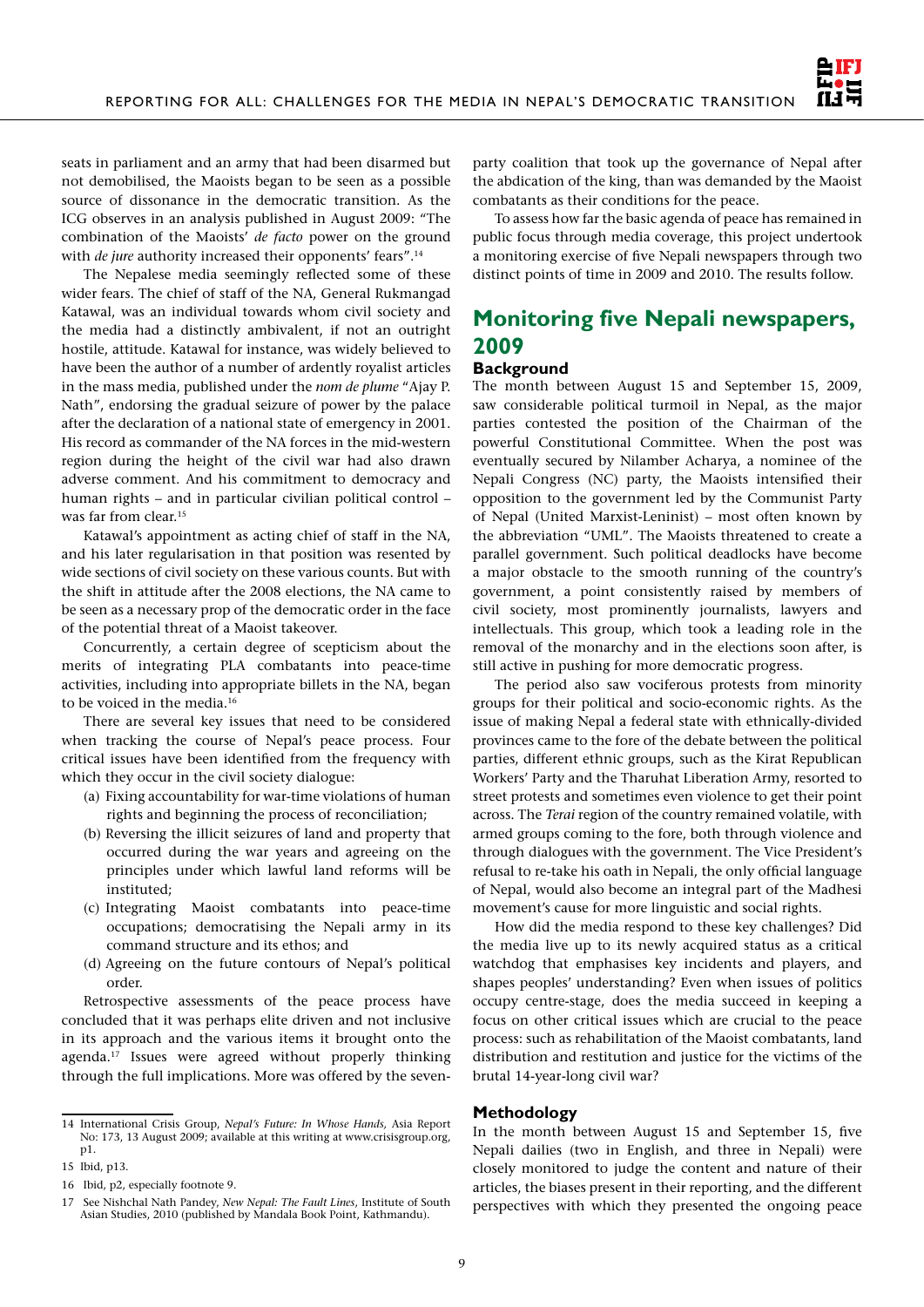process in the country. These were: *Kantipur*, *Naya Patrika*, and *Aba* in Nepali, and *The Himalayan Times* and *Republica*  in English.

News articles relating to the five identified issues were enumerated; the percentages thus represent the occurrence of these five issues as a percentage of the total number of articles devoted to *these five issues*, and not as a percentage of the total number of articles in the newspapers.

These five issues – the rehabilitation of combatants, land restitution, the political process, civil society/agitators, and reconciliation/justice – were chosen based on discussions with members of the FNJ and the IFJ and on observations of the general trend of reporting in Nepali newspapers.

The following scheme of categorisation was followed, since certain stories could be somewhat ambiguous and may not readily appear to belong within any of the categories:

- Under the head "Rehabilitation of Combatants", the study classified all coverage of the debates on disqualified combatants, the handling of combatants by the U.N. Mission in Nepal (UNMIN), and the formation of a new army;
- Under "Land Restitution", the study classified all coverage of policies on land reform and politicians' comments on land restitution;
- Under "Political Process", the study classified all stories dealing with the election of CA members, the Prime Minister's visit to India and other countries, the constitution-forming process, the controversy over the Vice-Presidential oath, Maoist agitations, etc;
- Under "Civil Society/Agitators", the study classified all the activities of professional groups and unions, the ethnic rights movement and linguistic rights movements.
- Finally, under "Reconciliation/Justice", the study considered how the civil war's victims were dealt with in the media, the status of disappeared people, reparations, compensation, and rehabilitation.

The findings of the survey are summarised in the tables that follow, the first of which represents the proportion of front page coverage devoted to each of the identified issues and the second of which provides the proportion of total coverage going into each.

| Content of first page (per cent)       |          |                                  |                 |           |     |  |  |  |
|----------------------------------------|----------|----------------------------------|-----------------|-----------|-----|--|--|--|
| Newspapers/ Issues                     | Kantipur | The<br>Himalayan<br><b>Times</b> | Naya<br>Patrika | Republica | Aha |  |  |  |
| <b>Rehabilitation of</b><br>combatants | 18       | 9                                | 27              | 9         | 0   |  |  |  |
| Land restitution                       | 0        | 0                                | 0               | 0         | 0   |  |  |  |
| <b>Political process</b>               | 58       | 86                               | 73              | 72        | 75  |  |  |  |
| Civil society/agitators                | 15       | 6                                | 0               | 16        | 25  |  |  |  |
| Reconciliation/justice                 | 9        | 0                                | 0               | 3         | 0   |  |  |  |
| Total                                  | 100      | 101                              | 100             | 100       | 100 |  |  |  |

| Content of total coverage (per cent)   |          |                           |                 |           |     |  |  |
|----------------------------------------|----------|---------------------------|-----------------|-----------|-----|--|--|
| Newspapers/ Issues                     | Kantipur | The<br>Himalayan<br>Times | Naya<br>Patrika | Republica | Aba |  |  |
| <b>Rehabilitation of</b><br>combatants | 12       | 12                        | 9               | 8         | 0   |  |  |
| <b>Land Restitution</b>                |          | 1                         | $\overline{2}$  |           | 3   |  |  |
| <b>Political Process</b>               | 53       | 45                        | 67              | 54        | 27  |  |  |
| <b>Civil Society/Agitators</b>         | 27       | 41                        | 19              | 35        | 70  |  |  |
| Reconciliation/Justice                 | 7        | 1                         | 3               | 3         | 0   |  |  |
| Total                                  | 100      | 100                       | 100             | 101       | 100 |  |  |

Issues revolving around the political process and the creation of a new constitution were found to have the most emphasis in all newspapers, as evidenced by front page coverage. This owes perhaps to the highly volatile nature of the political arena at the time, with the Maoists having threatened to leave the government and start another revolution. Further, the PM's visit to India and rows over the composition of a number of important constitutional committees, were given a lot of publicity by the media. *The Himalayan Times* was the publication found most likely to have such issues on its first page, devoting 86 per cent of articles within these five issues to the political process. Surprisingly, *Kantipur*, the largest daily, devoted just over half of its front-page articles to the same issue. Land restitution, one of the main declared aims of the CPA, did not figure on the front page of any of these newspapers, demonstrating a lack of activity and interest in that area. Meanwhile, the *Terai*-based, small-circulation newspaper *Aba* devoted 25 per cent of its articles to stories on agitations and civil society groups, more than any other newspaper. This can be attributed to the campaigns then ongoing in the *Terai* for minority rights, and to the fact that *Aba* has a much higher proportion of local news to national news than any of the other newspapers.

The political process still dominated in terms of coverage across the newspapers surveyed, but it was given less emphasis overall than in the front page. It was *Naya Patrika*, and not *The Himalayan Times*, that gave it the most coverage (67 per cent). The issue that obtained the least coverage was reconciliation/justice, which actually earned no mention at all in *Aba*. Interestingly, *Aba* devoted 70 per cent of its coverage to civil society/agitators, and only 27 per cent to the political process, a reversal of the pattern on its front page. This sheds light on the heavy emphasis it gives to citizens voices and local issues. Meanwhile, *Republica*, which is created by active members of Nepal's civil society, had less coverage of civil-society issues than *Aba* or *The Himalayan Times*. Nevertheless, the newspaper contained many feature and 'non-news' stories about individual activists or civil society groups, which reflects its origins.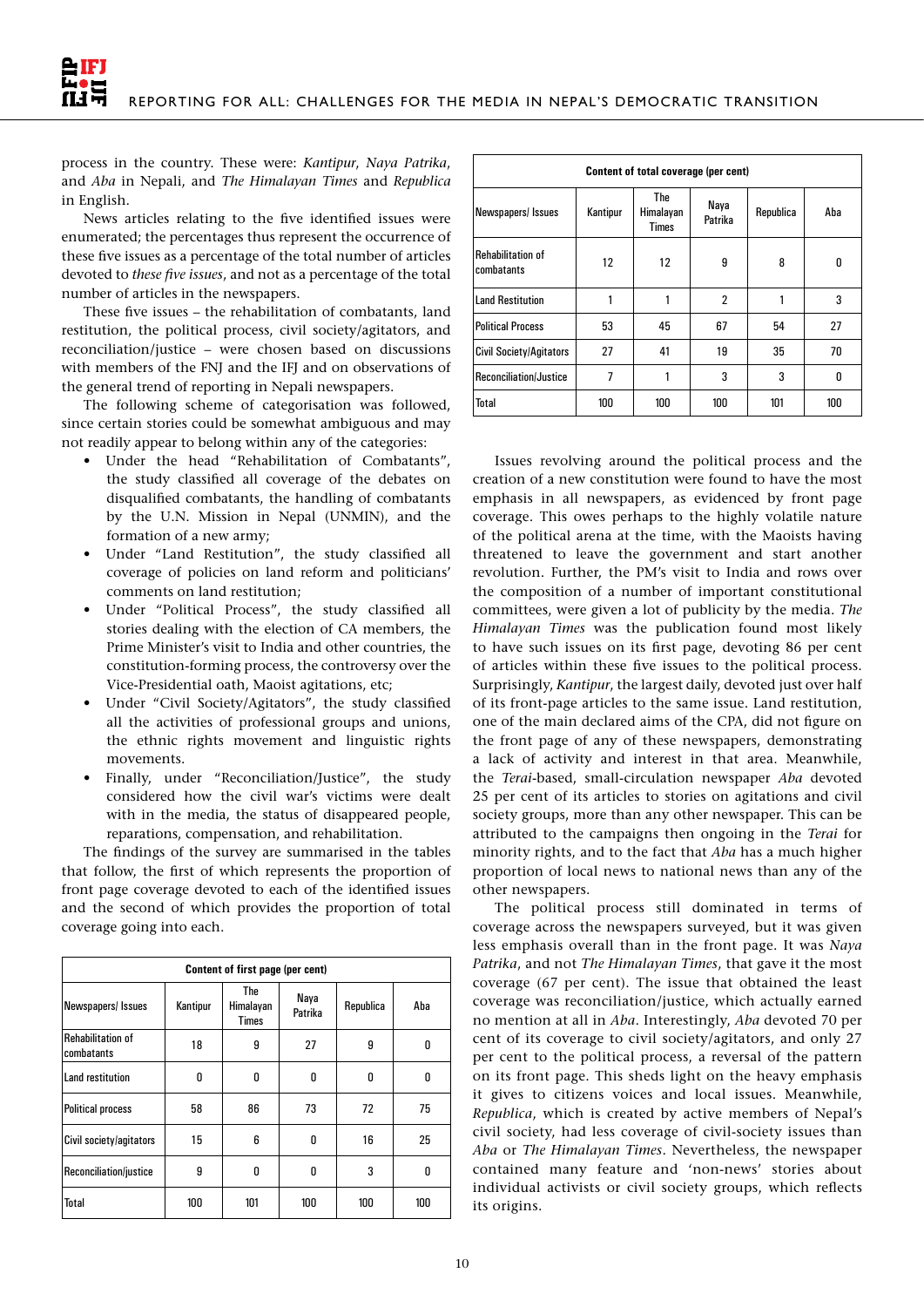

| Average Number of Sources per Article             |          |                                  |              |           |      |  |
|---------------------------------------------------|----------|----------------------------------|--------------|-----------|------|--|
| Newspapers                                        | Kantipur | The<br>Himalayan<br><b>Times</b> | Nava Patrika | Republica | Aba  |  |
| <b>Average Number</b><br>of Source per<br>Article | 1.26     | 1.30                             | 1.24         | 1.30      | 0.70 |  |

#### **Sources**

*Aba* and *Naya Patrika* named no specific sources in around onethird of their articles, and *Aba* used less than one source on average per article. The remaining four used just a little more than one. Only around a tenth of the articles in *Kantipur* and *Republica* used three or more sources. Anonymous sourcing was high amongst all newspapers, especially *Republica*.

| <b>Number of Sources Per Article (per cent)</b> |          |                           |              |           |     |  |  |
|-------------------------------------------------|----------|---------------------------|--------------|-----------|-----|--|--|
| Newspapers/<br><b>Sources</b>                   | Kantipur | Himalayan<br><b>Times</b> | Nava Patrika | Republica | Aba |  |  |
| No Source                                       | 16       | 12                        | 32           | 19        | 39  |  |  |
|                                                 | 42       | 45                        | 37           | 40        | 39  |  |  |
|                                                 | 29       | 36                        | 22           | 32        | 17  |  |  |
| $ 3+$                                           | 13       |                           | 10           | 9         |     |  |  |

\*Anonymous sources are not counted here.

The share that each stakeholder enjoys in terms of coverage in the media was calculated by observing the sources most likely to be cited in the articles analysed from the period. It is evident that the governmental and nongovernmental political sources made up a large chunk of the stakeholders that had the widest coverage in newspapers. *Aba* was an exception, as civil society made up almost a half of its mentioned stakeholders, while the first two stakeholders combined made up only a third. *Republica* and *The Himalayan Times* mentioned civil society members in roughly a third of their articles. Meanwhile, *Kantipur* identified the government as a source the most amongst all the newspapers. Emphasis on civilians or security forces as the key players of issues was very low across all newspapers.

| Stakeholders as sources (per cent)            |                |                                  |                 |           |     |  |  |
|-----------------------------------------------|----------------|----------------------------------|-----------------|-----------|-----|--|--|
| Newspapers/<br><b>Stakeholders</b>            | Kantipur       | The<br>Himalayan<br><b>Times</b> | Naya<br>Patrika | Republica | Aba |  |  |
| Government                                    | 50             | 34                               | 50              | 43        | 26  |  |  |
| <b>Political Parties</b><br>not in Government | 13             | 19                               | 22              | 8         | 5   |  |  |
| <b>Civil Society</b>                          | 25             | 41                               | 13              | 35        | 47  |  |  |
| Civilians                                     | $\overline{2}$ | $\overline{2}$                   | 7               | 9         | 5   |  |  |
| <b>Security Forces</b>                        | 10             | 3                                | 8               | 5         | 16  |  |  |
| Total                                         | 100            | 99                               | 100             | 100       | 99  |  |  |

#### **Newspapers Analysed** *Kantipur*

With a circulation of approximately 210,000, editions in Kathmandu and Nepalgunj, and in Qatar and the United States for the expatriate Nepali community, *Kantipur* is by far the most popular daily in Nepal. It is also the oldest existing private Nepali language newspaper. Amongst all these five newspapers, it devotes the most number of pages to news – five to national news and two to news from the capital, Kathmandu. In comparison to the others, it is the most likely to use more than three sources per article, and is also the least likely to have overt journalistic opinion in its articles.

For a newspaper of its stature and popularity, however, Kantipur is still very much reliant on official statistics and quotes for its sources. This reflects a lack of investigative reporting into the subtleties of the story, which is also demonstrated by the lack of coverage of non-mainstream media stories. It is less likely to report on the recuperation of victims of the civil war, or on the issue of land restitution. With its widely spread presence in the country, Kantipur would have a great impact in shaping how the peace process played out for its silent players – such as the victims of death, injuries and disappearances..

#### *The Himalayan Times*

*The Himalayan Times* generally shows a high quality of reporting, with minimal sensationalised news pieces and a good mix of politics, civil society and local issues. Out of the five pages devoted to news, two are focused on the capital. Hailed as the premier English newspaper in the country, it still tends to focus mostly on national news and de-emphasises news from the volatile *Terai*, as do the three other newspapers based in Kathmandu.

In the survey period, the newspaper was noticeably critical of the Vice President who had taken his oath of office in Hindi, accusing him of "pushing the nation into another constitutional impasse" (August 31, 2009) by accepting neither to leave his post nor to repeat his oath of office in a recognised language of the nation. A headline in the *Times* accused the VP of thus playing "hooky" (August 31), with the report that followed further criticising him for keeping the PM, the Chairman of the House and other key political players waiting for an oath-taking ceremony that he never showed up at. The newspaper went so as far as to position a box on the front page of the September 1 edition, in which it listed the names of politicians who quit their posts to defend their beliefs. Titled "Prestigious Posts Meant Nothing to Them", this box implicitly accused the VP of coveting a post that he was not worthy of.

#### *Naya Patrika*

*Naya Patrika* is a 16-page, tabloid-size paper that has acquired an identity for running sensationalised headlines on the front page. There is almost always just one story on the front page, and it is presented with large pictures and creative, catchy headlines, such as in a story on the Vice President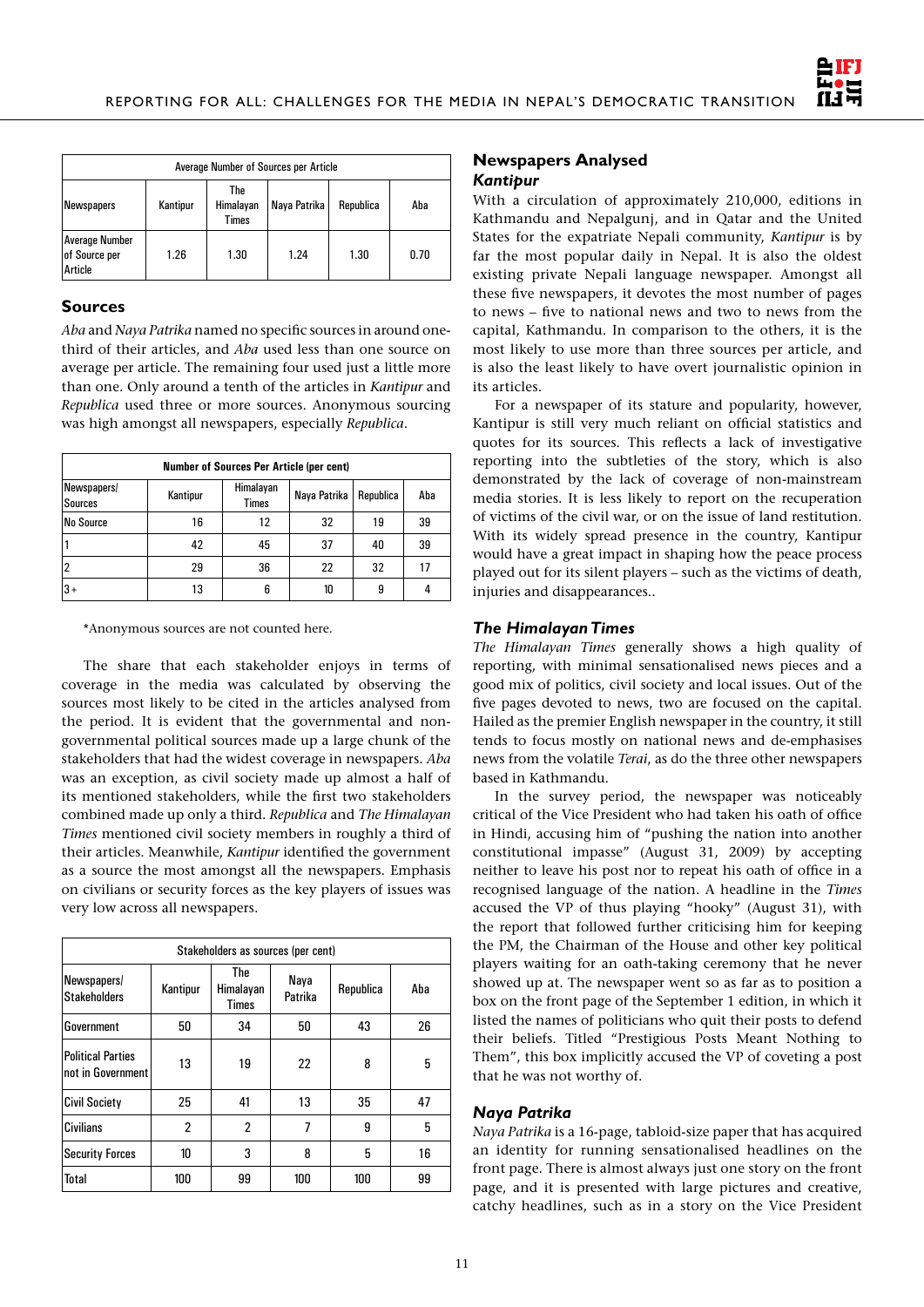who was at the centre of the oath controversy: "Who really is Paramananda Jha" (September 3, 2009), or "They are history!" (September 2), alluding to key members of the constituent assembly who had been absent at meetings for more than 90 per cent of the time, and could potentially be removed from the assembly if appropriate action were to be taken against truancy. This statistic, compiled "exclusively" by *Naya Patrika*, exemplified the investigative and saucy nature of the newspaper's cover stories. Often such discoveries go unreported in the mainstream media, which is why *Naya Patrika* gives these articles the "Exclusive" label in boldly coloured type.

While *Naya Patrika*'s cover stories include numerous sources and mention a variety of interest groups, the same cannot be said about the remainder of the newspaper. Most of the articles do not have more than one source, and some pro-Maoist journalist opinion is noticeable. These also don't come without their share of rhetoric and innuendo, which could be seen in a wider audience, as detracting from objectivity.

#### *Republica*

*Republica* is the English publication of the recently created New Republic Media Pvt, with the motto: "In pursuit of truth". Out of its standard 12 pages, only the first three are devoted to national news. Pages 4 and 5 are given to opinions, pages 6 and 7 to Business, and then the remaining to sports, lifestyle and international news. Every Friday four more pages are added to the paper, and these are usually focused on stories of NGOs, activists and individuals. These stories are written with a lot of detail, with interviews of civil society actors and deep analysis. These come under the title of "Unreported Lives", which demonstrates *Republica*'s interest in investigating issues that normally don't make it in the mainstream media. It highlights the passions of the civil-society team that brings out this newspaper, and also perhaps is an indirect censure of other newspapers and media groups that omit coverage of such important stories.

There are some noticeable slants in *Republica*'s reporting. As mentioned before, the thirty day period of this survey witnessed an acute political tussle between the main parties, and with parliament regularly disrupted by the Maoists, and many constitutional committees unable to function, concrete policy-making was not a realistic possibility. *Republica* was vocally critical of this, placing its criticism of such partisanship in its lead stories. For example, it consistently used phrases like "the failure of the parties to agree on a candidate despite months of long negotiations" (August 31) to push for constructive governance. Another example of the slant in *Republica*'s reporting is its subtle criticism of the Vice President's refusal to retake his oath. As it accused the VP of making "fresh demands" over and over again, *Republica* came under attack of Madhesi youth in the *terai*, who burned copies of *Nagarik*, the Nepali newspaper published by the same group.

Nevertheless, *Republica* remains a high-quality newspaper

with a fresh outlook on what news is and how it should be reported. It gives the most priority to civilians, quoting them more than any of the other newspapers. This shows the desire to go beyond just official quotes and statistics, and look into the heart of the story.

#### *Aba*

*Aba* is the newspaper that is really different among the five surveyed, and this is for two main reasons: It is only four pages long, and hence, owing to its smaller size, can be called a small tabloid. Moreover, it is printed out of Biratnagar, and has coverage of mostly local news. National news almost never gets covered, but there is a continuous emphasis on the nature and degree of insecurity (as evidenced by abductions, murders and the presence of armed groups) in the *Terai* region.

The first page has no more than two stories, and the lead is always presented in a flashy, sensationalised manner. For example, a piece on the rising number of abductions in the *Terai* (August 16) was supplemented with a large cartoon, one-third the size of the entire article, in which an activist of the YCL, the Maoist youth affiliate – seen by many as the reservoir that has absorbed all the combatants who were not registered with UNMIN - was holding a knife to the neck of a girl. The lead stories don't cover major events; rather, they are commentaries or investigations into ongoing trends, such as the rising rate of abortions in a village. These are written with a lot of detail, using a variety of sources, from civilians to professionals to official statistics. Yet, most of the time they also contain overt expressions of journalistic opinion.

The other news pieces are very short, with usually 7-8 short articles per page. These focus on local issues, such as adulteration in petrol, or gold thieves. A large portion of stories are focused on issues of civil society helping small communities, such as teachers giving blood or programs to raise environmental issues. These stories rarely have any sources.

Surprisingly, there is very little coverage of political issues. Rarely was there a mention of the Madhesi campaign, or of the VP oath row and how that affected the Terai linguistic rights movement. Although the Kathmandu-based newspapers don't emphasise this either, they have included many stories on the political developments in the Terai. The almost-complete lack of emphasis on such issues in Aba is thus puzzling.

#### **Conclusions**

As is evident from the foregoing analysis, Nepal's print media is comprised of newspapers of different qualities, and with different agendas and focuses. The more successful newspapers allow less journalist bias to enter their coverage. They use more sources, and also have a wider range of articles. On the other hand, smaller newspapers are more likely to sensationalise to sell. This demonstrates how Nepali newspapers are at different stages in the process of attaining the norms of quality journalism.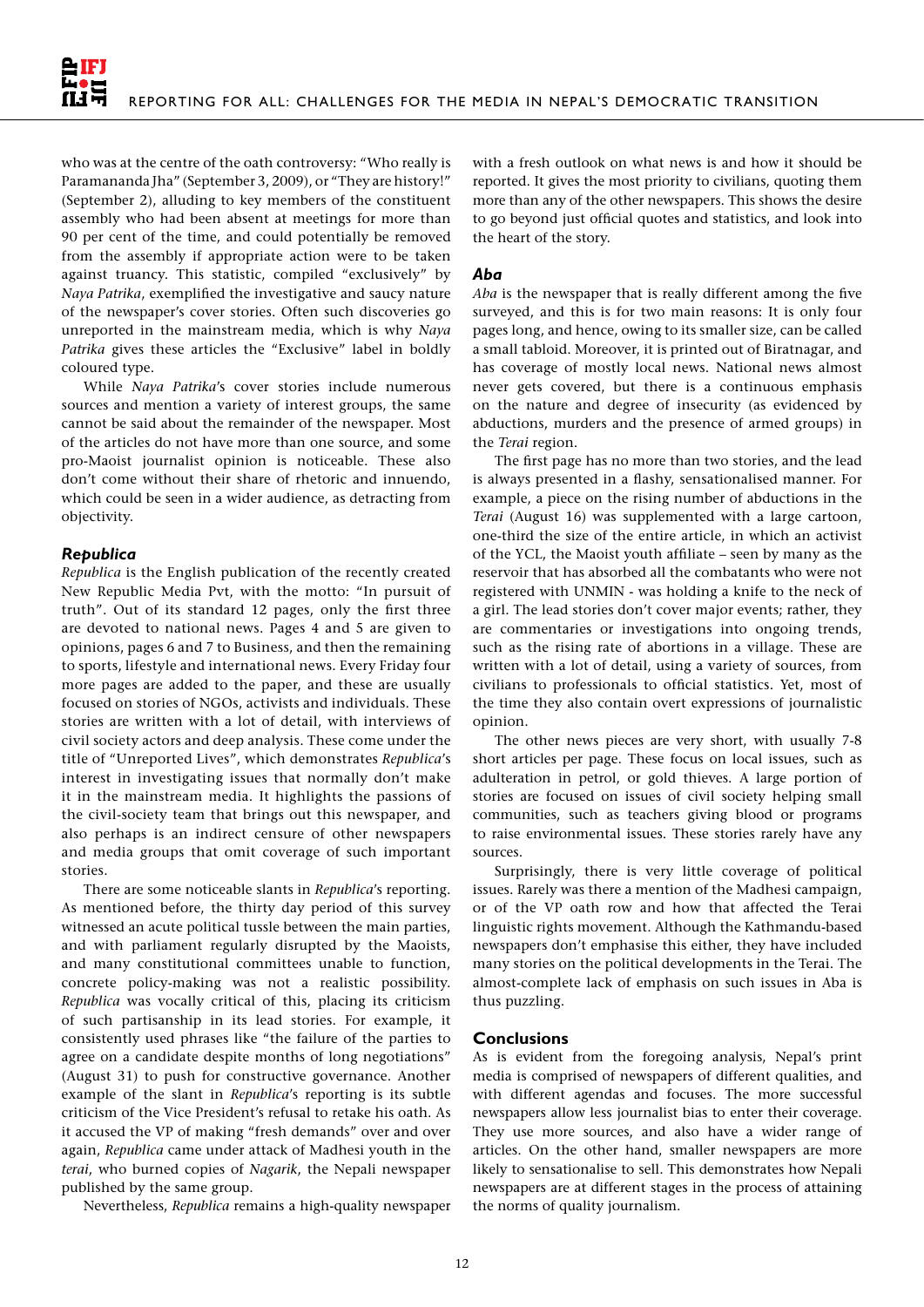

## **Newspaper monitoring: 2010**

Through a media monitoring exercise undertaken a year afterwards, through the month of August 2010,, the tendency to focus on the high politics, to the exclusion of matters of immediate concern and relevance to the public at large, and in particular those who continue to suffer the traumas of war, remains evident.

The long political stalemate over electing a new Prime Minister remained the top news priority for most of the publications under this monitoring exercise.

On August 7, 2010, all newspapers led their news coverage with the inconclusive round of balloting for the Prime Minister's post that had taken place in the Nepali parliament the previous day. Editorial comment variously characterised the exercise as meaningless, or called upon one or the other party to show more seriousness about breaking the deadlock. Most news stories looked ahead to the following round of balloting which was expected to take place on August 18, with little expectation of a change in the situation.

Certain of the newspapers reported the conciliatory trends evident in some of the parties, and also the sense of frustration among those who were keen to resume the process of constitution formation after factions within Nepali Congress and Unified CPN Maoists were reportedly humming conciliatory tunes.

The role of international agencies and missions also came in for scrutiny, with special attention on the Indian embassy. A Maoist lawmaker claimed having received death threats from a local consular official of the Indian embassy, if he were to continue his effort to induce some of the Madhesi parties to support the prime ministerial claim of Maoist leader Pushpa Kamal Dahal. Other papers reported a threat that the admission of the lawmaker's child in a local school funded by the Indian embassy would be cancelled if he persisted in his political efforts.

Several of the papers reported that the Madhes parties were maintaining their neutrality only on account of pressure from the Indian embassy.

The role of the United Nations Mission in Nepal (UNMIN) also became the focus of controversy as the date for the expiry of its mandate drew near. Since UNMIN proposed a plan for the integration of PLA combatants on July 20, a number of Nepal's political leaders had attacked it for allegedly intruding into the sovereign affairs of the country. The media reflected much of this controversy, which originated in fears among Nepal's main political parties that the UN mission was tilting towards the Maoists.

For some of the dailies, the restiveness of some of the party cadre at the prolonged political stalemate was a story given some priority.

These priorities continued to dominate the news agenda to the first week of September. The role of foreign missions came yet again to the foreground when the Indian embassy was implicated in a war of words between a prominent Nepali media group and an Indian manufacturer of consumer goods for the Nepal market. Kantipur media group was accused of carrying negative publicity against the Indian company, Dabur, with intent to extort. The Nepali media in turn accused the Indian embassy of pressuring the company into pulling its ad placements from the Kantipur group in retaliation for its independent editorial stance, which was read as being antithetical to India's interests.

The President's effort to break the political deadlock figured as a big item in most newspapers, as did differences between the top three leaders of the Maoists over the best political agenda for the party to adopt.

In their own reflections on these patterns of coverage, Nepal's journalists look at the many professional lacunae that they have to deal with. There is room for serious disagreements, for instance, on the vocabulary that they use. Several newspapers use the terms PLA to describe the Maoist combatants and "Peoples' War" in reference to the ten-year long insurgency. These terms are themselves seen to skew the argument one way and to deprive the concerned media report of much needed objectivity.

Substantive issues such as the shape of the future political order, remain obscure for the vast majority of Nepal's people since the media, in the journalists' assessment, has been unable to render them in a sufficiently clear fashion.

In a recent survey of on political attitudes in *Republica*, the majority of respondents answered "don't know" when asked the question: "How good or bad will be the condition of the country when or if it switches over to a federal system?". A large majority of respondents, likewise, chose not to answer the question on what they thought the bases of the formation of federal states should be.18

## **Murder of radio operators creates insecurity**

In an environment that is getting progressively more unsettled, three radio operators were killed in Nepal between February and July 2010. The most recent of these was the killing on July 22 of Devi Prasad Dhital, chairman of Tulsipur radio in the mid-western district of Dang.

At the time of his murder, Dhital was campaigning for elections to the local village committee of the Nepali Congress (NC) party, of which he had been an ordinary member for fifteen years. The NC is a coalition partner in the interim caretaker government of Nepal, but local investigators were convinced that the election Dhital was campaigning for was not a high-stakes contest, being merely about local delegates to the provincial and national conventions.

Tulsipur FM, run by a trust that Dhital chaired, is a community radio station set up in 2005 with international donor assistance. The station has since been running on local advertising revenue, which amounts to roughly Nepalese Rupees (NPR) 250,000 (around 3300 USD) a month. The

<sup>18</sup> Jainendra Jeevan, "People's No to Ethnic Federalism", *Republica*, November 25, 2010, p6; accessed on November 30, 2010, from: http:// www.myrepublica.com/portal/index.php?action=news\_details&news\_ id=25542.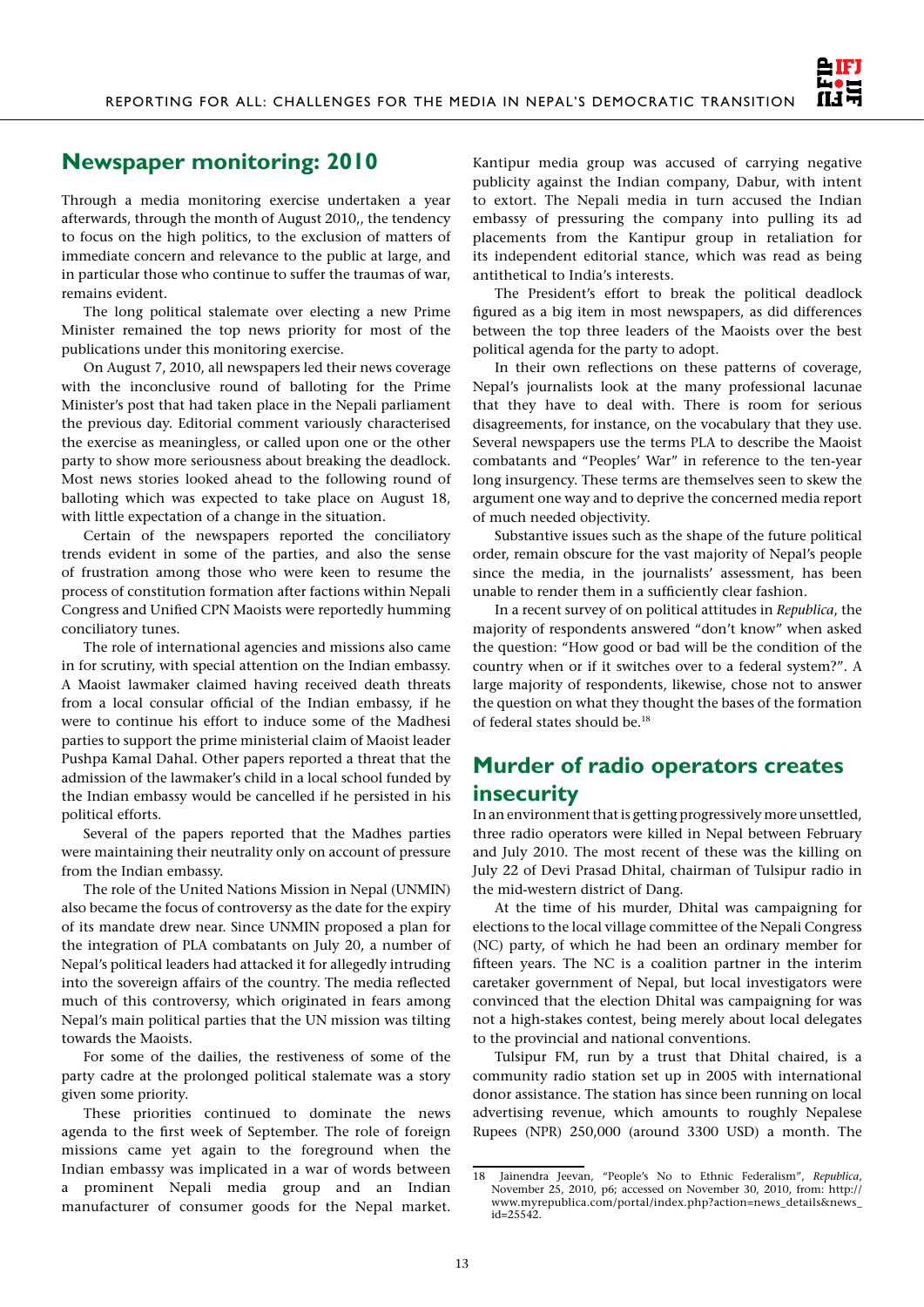

A press photographer assists a woman injured during Kathmandu street violence (Photo: Kiran Pandey)

station employs 17 journalists and manages to break even with a certain nominal level of donor assistance for content generation. Government ad placements also contribute significantly to the radio station's viability.

Early in 2010, a journalist working in Tulsipur FM, Narayan Khadka, received a threat via telephone after the station ran a story on a local criminal gang, calling itself the "Tigers" which had burnt down a village school that refused to comply with its extortion demands. Khadka sought refuge in Kathmandu and returned to Tulsipur only after he was assured that the threat had abated.

Local police acknowledge that the "Tigers" are a criminal group that has long been under surveillance and has been, to a great extent, neutralised. The sole witness and her family have since left their home in Tulsipur for fear of their lives.

On February 7, Jamim Shah, chairman of Space Time Networks, a media group with interests in TV and FM Radio, was shot dead in Kathmandu city. On March 1, Arun Singhaniya, chairman and part owner of the Janakpur Today media group, which runs the local FM station and newspaper that Uma Singh worked with, was shot dead in a busy part of the town. Neither murder investigation has made much progress. In the case of Shah, there are suggestions from diverse quarters that the murder was in some way the outcome of the bitter rivalry between intelligence agencies from neighbouring states, which often makes strategic use of business houses to achieve their ends.

Two local armed groups – the Terai Janatantrik Party (Madesh) and the Janatantrik Terai Mukti Morcha – claimed responsibility for the Singhaniya murder. Singhaniya's killing is believed to have had something to do with his media organisation's editorial position on political matters regarded by the Madhes armed groups to be vital. This is consistent with a pattern of behaviour of these groups, since at least three of the five suspects who are currently under arrest in the Uma Singh murder have all been associated with one or the other of the *Terai* militant groups. There was a grim sequel to the Janakpur murder, when Pramod Shah, director of Radio Janakpur, was brutally assaulted at his home on the evening of July 18 by a group of about eleven persons armed with heavy rods and canes. Shah sustained deep injuries to his head and back.

Though the police swiftly arrested three of the supposed attackers and claimed that they were all under the influence of psychotropic drugs, there is no denying the Janakpur Today as a media group has valid reason to consider its very existence under threat.

## **Focus group survey of journalists**

As part of a series of workshops held in three different cities of Nepal, an informal focus group survey was conducted among Nepali journalists. Fifty journalists were involved in the survey which was conducted to ascertain how they saw themselves and their professional functions as contributing to or detracting from the peace process. The majority of journalists had multiple professional engagements, working concurrently for local and national media. Several worked simultaneously for both radio and print media. The vast majority were again, working for Nepali media, though there were some who were engaged in broadcasts in Maithili, Tharu, Limbu and other of the "languages of the nation".

Few journalists had a very clear idea of the nature of the audience they were addressing, other than in terms of broad linguistic groups. And then, because of the poly-lingual character of much of the people in their local communities, this identification too was rather loose. Journalists with welldefined political loyalties were clear about the kind of news that they would give priority to. They emphasised though, that this did not come from any form of partisan political loyalty, but commitment to a broader cause, such as "peace" or "social justice" or "democracy". There were a few who explicitly stated that they saw their professional commitment as a "mission". Otherwise, they had no system of receiving audience feedback and were in a sense going by their own understanding of what would be appropriate in terms of matter, content and tone of coverage.

Journalists by and large see an improvement in their situation post conflict, though a majority in Nepalganj felt that circumstances had in fact, only got more difficult. During the years of conflict, the Nepalganj journalists say, they had only to watch out for two contending parties: the state and the Maoist rebels. Since the CPA and the fission of the erstwhile rebels into multiple underground groups with a professed ethnic mooring, the sources of potential threat have increased manifold in number. To the relative predictability of the combatants' agenda and conduct during the years of declared conflict, there has been added an element of uncertainty, because of the intrusion of overt criminal motives into the armed groups' actions. Attacks on journalists, many of them fatal – as with Dekendra Thapa and Birendra Sah – in earlier times had a clear political motive. But today, the motives could be just about anything.

Several of the journalists felt that the four issues identified as key in the peace process are given a "fair" amount of coverage. A major deficiency that has been identified is that the coverage still is highly derivative of the "high" politics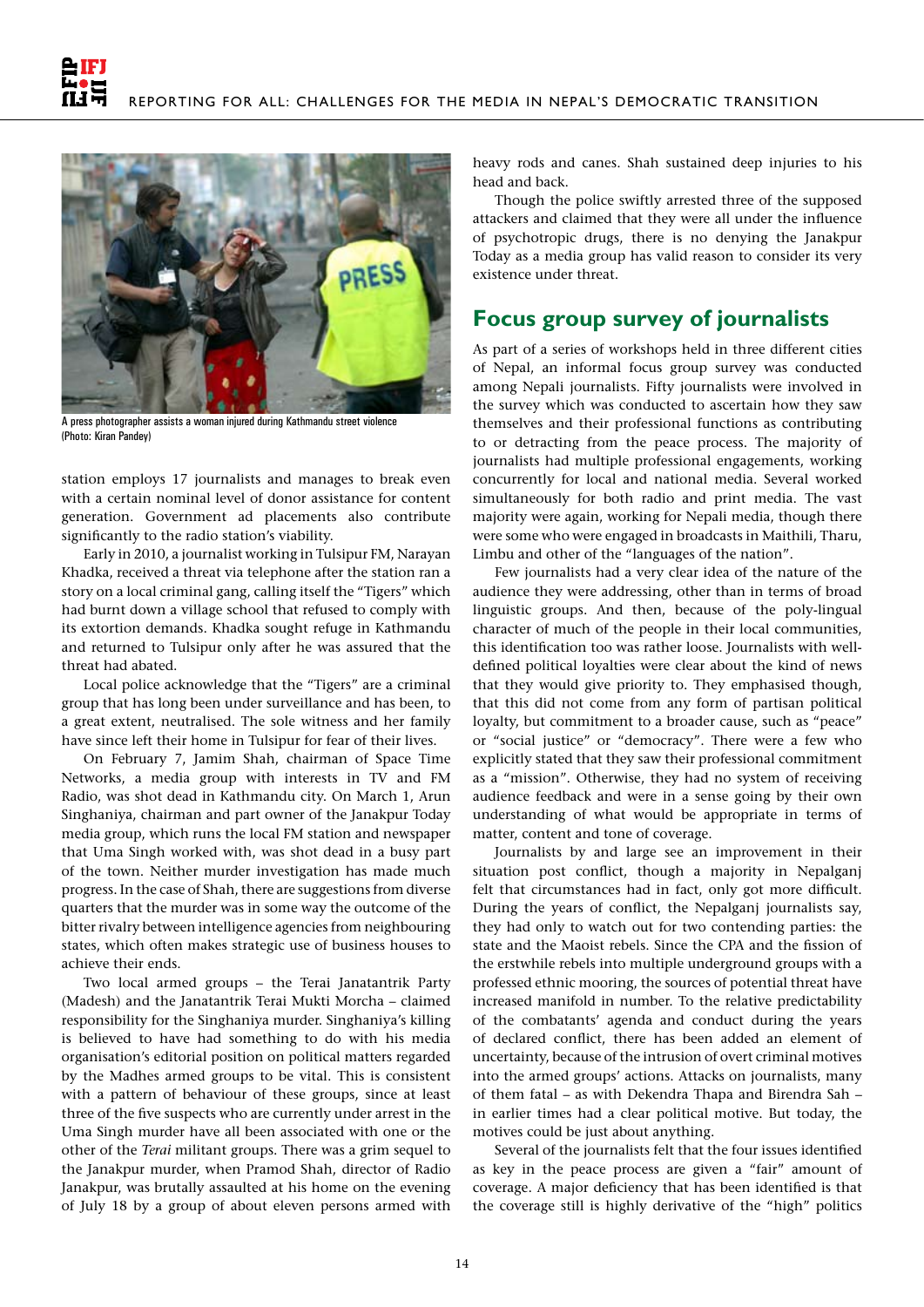

and driven to a large extent by the agenda of Nepal's main political parties.

The active processes of reconciliation, if any, are refracted through the back-and-forth relationship between political parties. Local level politics remains tense because of the tendency for every little aspect of civic life to be politicised and drawn into the contentious relations between the country's political parties. This renders a constructive approach to civic issues virtually impossible for journalists, who often fear getting trapped in the political crossfire.

The four issues of special significance for the peace process enjoy different orders of priority in the newspapers and media platforms that were represented at the roundtables. The rehabilitation of Maoist combatants for instance, is an issue that is for the most part, reported through the statements of the top politicians. There have been few efforts to directly access the cantonments where the Maoist fighters are confined, to record the situation there and disseminate what is happening there.

In the context of recent media reports expressing serious alarm over the laxness of UN supervision over the cantonments, that is, what they feel about the entire process. There have been allegations for instance, that a Maoist leader who was implicated in an extortion and robbery racket had evaded arrest by sheltering in the Shaktikhor cantonment, because UNMIN supervision was simply too loose.

Similarly on the issue of land restitution, the media in the district towns only feel emboldened to raise specific instances where it is called for, when they have the prior endorsement of some local notable. As the case of Uma Singh shows, the land question can stir up emotions that few journalists want to confront without ironclad assurances of support from their employers and sufficient trust in the law and order apparatus.

On federalism again, the media discourse remains derivative. There is here a serious issue of capacity involved, as the entire debate is new to Nepal.

Journalists in Nepal today recognise that they are often forced to make the choice between sticking to the basic creed of dispassionate objectivity and speaking out actively for the cause of peace and democracy. A number of them are willing to say that their approach to their job is that of a mission, though several, especially those who work in the more established media institutions, are careful to underline the virtues of distance and neutrality.

There is the recognition that editorial and journalistic decisions cannot under all circumstances, maintain this sense of distance. Journalists also think that in the context of the peace process and the transition to a truly republican democratic order, objectivity may be an impediment to an engaged mode of reporting that contributes towards positive change.

Reporting on the vivid and often violent rhetoric that political figures have been using, especially in recent times, with the peace process seemingly deadlocked, is a professional challenge. Ignoring the most blatant cases of political hatespeech would be unprofessional. Reporting these without

seeming to endorse the underlying sentiment though, is a professional challenge. It calls for the judicious use of multiple sources which are able consistently to reflect on every event in terms of the broader implications for the peace process.

Journalists recognise that the post-conflict situation in Nepal does not yet bear sufficient assurance that there will not be a relapse into violence. They characterise the current situation as one where the potential for violence is inherent in the delicacy of the political transition underway.And the institutions that could mediate between the competing demands and beliefs of different groups are yet to be built up.

The potential for conflict is inherent but yet to acquire overtly violent forms, since the political process is seen to be still working towards a constitutional outcome that safeguards all interests. But journalists recognise that there are several sources of hidden and structural violence present, such as:

- Social discrimination;
- Unequal distribution of power;
- Deprivation of basic necessities;
- Skewed distribution of the means of livelihood;
- Institutional biases against certain social groups;
- Over-centralisation of the political system;
- Lack of opportunities for all to assert their interests
- · Cultural biases of certain groups;
- · Denial of the equality of traditionally deprived groups; and
- Poverty and illiteracy.

Media practitioners recognise that the truce that now prevails is condition. It will become permanent only when the disagreements and disputes that led to the conflict are resolved to the satisfaction of all parties.

Very few legal systems anywhere in the world institutionalise forms of discrimination against any particular social group. Many in fact, explicitly outlaw these forms of discrimination.

But legal systems every where have been known to fail when it comes to correcting traditional patterns of discrimination. This could be because of institutional weaknesses or because dominant social groups are able to undermine the working of these institutions

Journalists recognise that in reporting conflict, they need to be particular attentive and sensitive to the sources of hidden violence. This is especially the case in post-conflict societies, where a ceasefire has been achieved but not yet a comprehensive peace.

Often these remain dormant for long and break out in direct physical violence in response to seemingly unrelated events. Ending the physical violence is often not enough, since it will recur cultural and structural violence are ignored.

Media professionals are struggling to cope with the complexities of rebuilding after the conflict, since there has been a loss of trust, confidence and dignity. That apart, there has been damage to social services, social networks, leadership and psychological health.

Political parties are yet to fully shed the adversarial images they had of each other through the years of conflict. And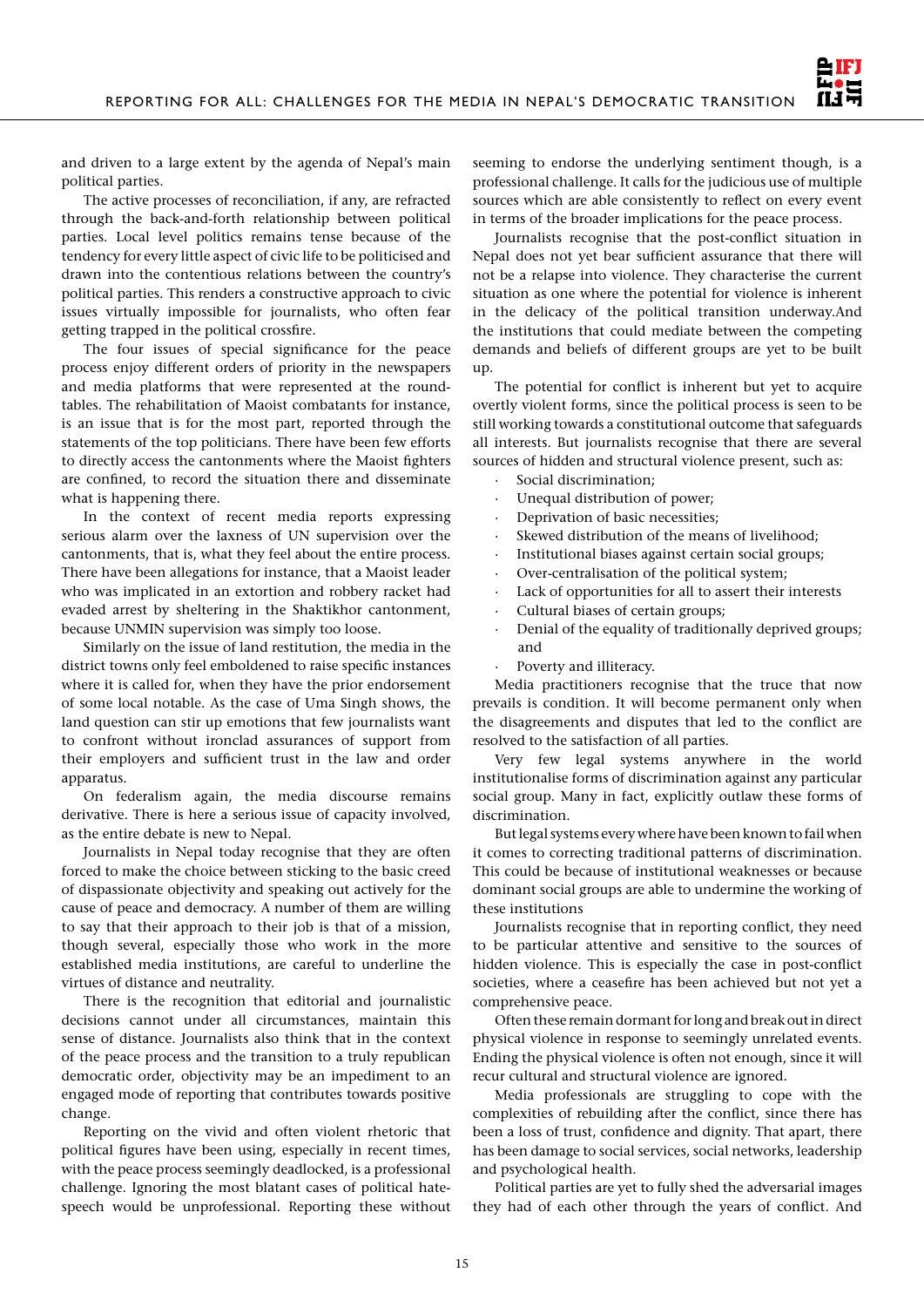the role of regional organisations, international donors, diplomatic missions, and civil society actors is yet to settle into a familiar and recognisable groove.

Journalists need in the circumstances, to interpret the hidden sources of conflict in ways that are many-dimensioned, appropriate to the complexity of the situation. Indeed, when the media are able to pose the nature of the conflict in more ways than one, their audience would be alive to more possibilities of resolution.

Journalists should in this sense, seek out more parties and points of view on any conflict. They should not just repeat old grievances by the old elites. Journalists should examine which are the parties that are approaching the conflict with the clear intent to resolve it and which are seemingly more inclined to perpetuate it. These should be written about clearly. And journalists should acquire the professional and practical skills to meet with people of different backgrounds, ethnicities and interests and seek out their viewpoints in a manner that does them justice and minimises the possibility of misunderstanding.

## **Imperatives of a code of practice**

The situation for journalists was seen to be one of proliferating threats with no assurance that the state agencies would be effective in maintaining safety and security. Journalists are often unable to resist the pressures and blandishments of these groups and often throw in their lot with them. A serious ethical crisis has ensued with journalists especially in the *Terai*, becoming accomplices if not active agents of criminal gangs engaged in abductions, extortion and timber smuggling.

In the circumstances, the journalists who participated in the focus groups found much of value in the example of colleagues in the Indian state of Manipur, who had united in October 2001 to adopt a shared code of conduct.

The code is actuated by the complex mix of objectives: to reassert editorial autonomy in the news dissemination process, while providing fair coverage to voices of dissent and ensuring that the media are not seen under circumstances as accessories to acts of violence.

The first challenge the media had to face was that of identifying what voices of dissent have a legitimate claim to being represented in the media, irrespective of their status under the law. A basic requirement that the media has imposed, is that every statement or claim should have an identifiable source. And that once the source is identified, the editor will decide on how strong the claim to fair coverage is. Any invitation to a press conference, similarly, should have an identifiable source and press releases should be duly signed and bear an organisational seal on its letterhead. All invitations and press releases should be distributed by the

organisation concerned and in no instance will a journalist or a media organisation take on the responsibility on behalf of any political group.

In the context of Nepal, where journalists often by compulsion or by choice take on the responsibility of getting the word out on behalf of various political groups – including armed underground outfits – these provisions were seen to be very relevant by most participants in the focus groups.

The Manipur code similarly stipulates that when rival claims are made by organisations that conform to all the above requirements, the editor will use his discretion and in most instances, give equal space to both. If there is a threat to human life inherent in any of the claims, the editor will have the right to delete the offending sections from any statement.

All media organisations and professionals will follow the norms of journalistic conduct laid down by the Press Council of India, in matters involving sensational and insensitive portrayals of events or personalities. Editors would take full responsibility for the tone and content of their coverage, including for omissions and commissions that may be regarded as offensive.

Where there are legitimate expectations or anxieties that a particular news report could create communal tension or offence, editors would have the right to delete or omit the concerned material. In all but the minor grievances that could be settled through a letter to the editor of the concerned news organisation, the local union, i.e., the All Manipur Working Journalists' Union (AMWJU) would be the first agency or institution that should be approached by any aggrieved person. The local union would address the concerned grievance according to a transparent set of norms and criteria. And if there has been a violation of the code of conduct, it would institute appropriate sanctions.

Needless to say, the problem with the Manipur code has been, most significantly, to institute the kind of sanctions that could deter repeated breaches. A further source of difficulty is the unrelenting attitude of the state government and the security forces deployed in large numbers in Manipur. Such constraints are absent in Nepal, thanks to the favourable legal environment that the country still functions under.

The Nepal Press Council has indeed put out a code of journalistic conduct and the FNJ has for its part, signed on to most part of it in a code it has evolved on its own. The problem here has been implementation and a certain lack of support from other media stakeholders, such as the proprietors. Profit imperatives and political motivations that drive the media are often in conflict with professional standards. And the FNJ has identified tightening up ethical practices and professional standards as a key challenge, moving forward into a decisive phase in Nepal's political transition.